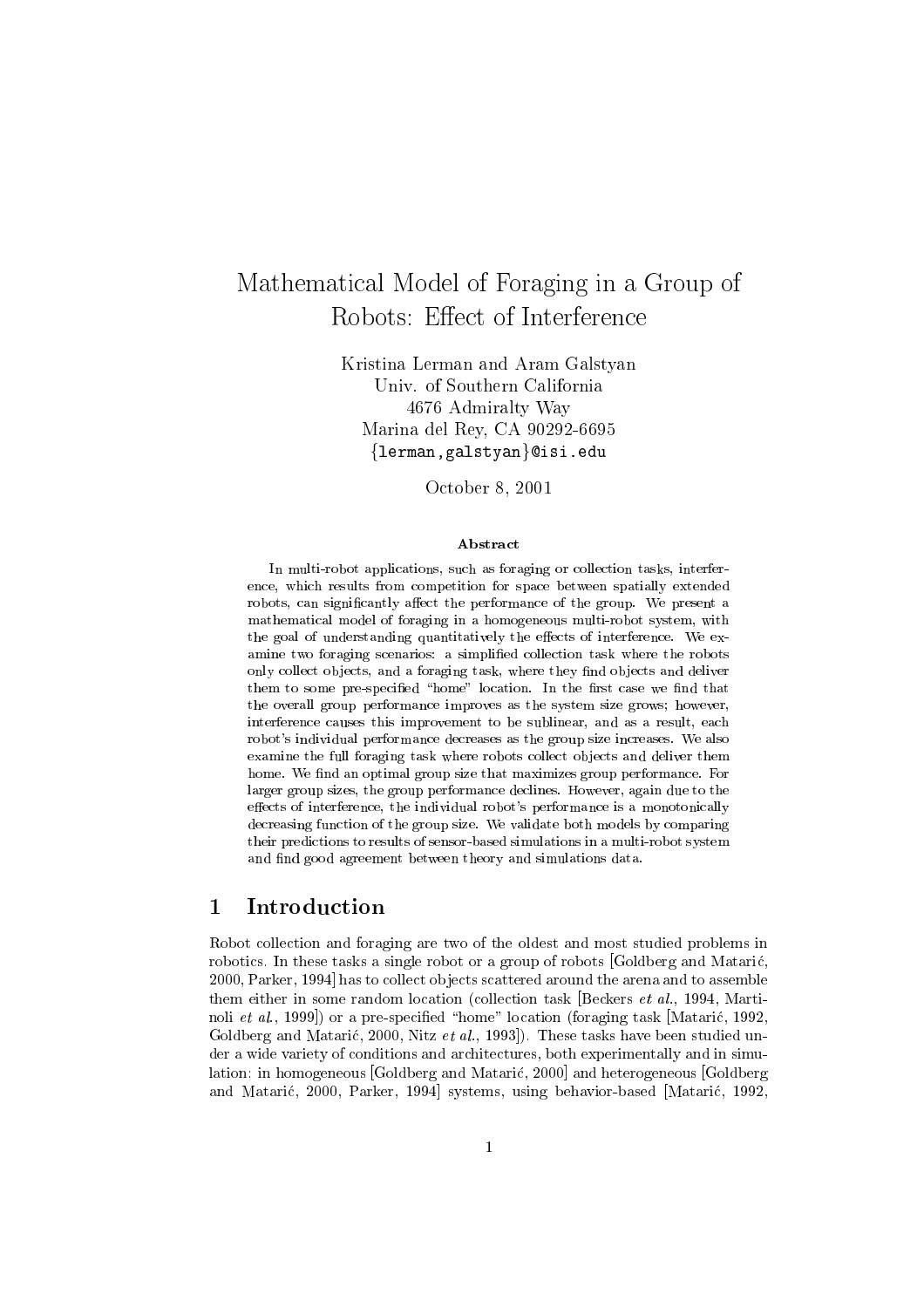Goldberg and Matarić, 2000 and hybrid control [Nitz et al., 1993], no communication [Goldberg and Mataric, 2000], direct communication [Nitz et al., 1993, Sugawara and Sano, 1997], as well as indirect communication through the environment [Holland and Melhuish, 2000, Vaughan et al., 2000b]. The broad appeal of this problem is explained both by ubiquity of collection in general and foraging in particular in nature  $-$  as seen in the food gathering behavior of many insects  $-$  as well as its relevance to many military and industrial applications, such as de-mining, mapping and toxic waste clean-up.

There are several reasons to study foraging in a group of robots. Besides providing a test-bed for the design of physical robots and their controllers, foraging serves as a useful framework for exploring many issues in the design and implementation of multi-robot teams. Additionally, deploying a team of robots to perform a collection or a foraging task is often of practical importance: it introduces robustness and parallelism. Many robots working in parallel may complete the task faster. Additionally, the performance of the group may not be affected by individual robot failure. However, having a task done by a team of robots working together introduces problems not present in single robot systems. One of the most critical issues is the eect of interference, as manifested by collision avoidance, on the performance of the group. Interference has long been recognized as an important issue in multi-robot design. [Fontan and Mataric, 1996, Sugawara and Sano, 1997] While most of the research has concentrated on minimizing interference (through communication, collaboration), few attempts Nitz et al., 1993] have been made to characterize it and study it quantitatively.

Biological metaphor has been successfully applied to the design of controllers for collection and foraging tasks in reactive [Holland and Melhuish, 2000, Martinoli et al., 1999] and behavior-based [Matarić, 1992, Goldberg and Matarić, 2000] multi-robot systems. In addition to providing a distributed control mechanism, biologically metaphor offers several other advantages for collective robotics systems over alternative designs: (i) scalability: each robot has the same controller whether the group is composed of ten or 10,000 robots; (ii) robustness: group performance is robust to individual agent failure; (iii) flexibility: robots can be dynamically added or removed without significantly affecting the performance of the system; (iv) local sensing: in many cases the desired collective behavior can be achieved via local interactions only; (v) adaptability: allows for simple learning that enables robots to operate in uncertain hostile environments.

A distributed control mechanism based on simple local interactions offers still another advantage over alternative designs: it can be mathematically modeled and analyzed. Mathematical analysis is an alternative to experiment and simulation, two principal tools used by the robotics community. While experiments allow researchers an opportunity to study the systems's behavior in real environments, they are very costly and time-consuming, both to set-up and execute. Sensor-based simulations, such as Webots [Michel, 1998] and Player/Stage [Gerkey *et al.*, 2001], recreate the experiments under realistic conditions, but they usually don't scale well as the size of the system grows, and are, therefore, impractical tools for a detailed investigation of the properties of some multi-robot systems. As a result, many of the questions remain unanswered: e.g., for a given task size, is there an optimal number of robots that will complete the task in the shortest period of time? Using mathematical analysis, on the other hand, we can efficiently study dynamics of even very large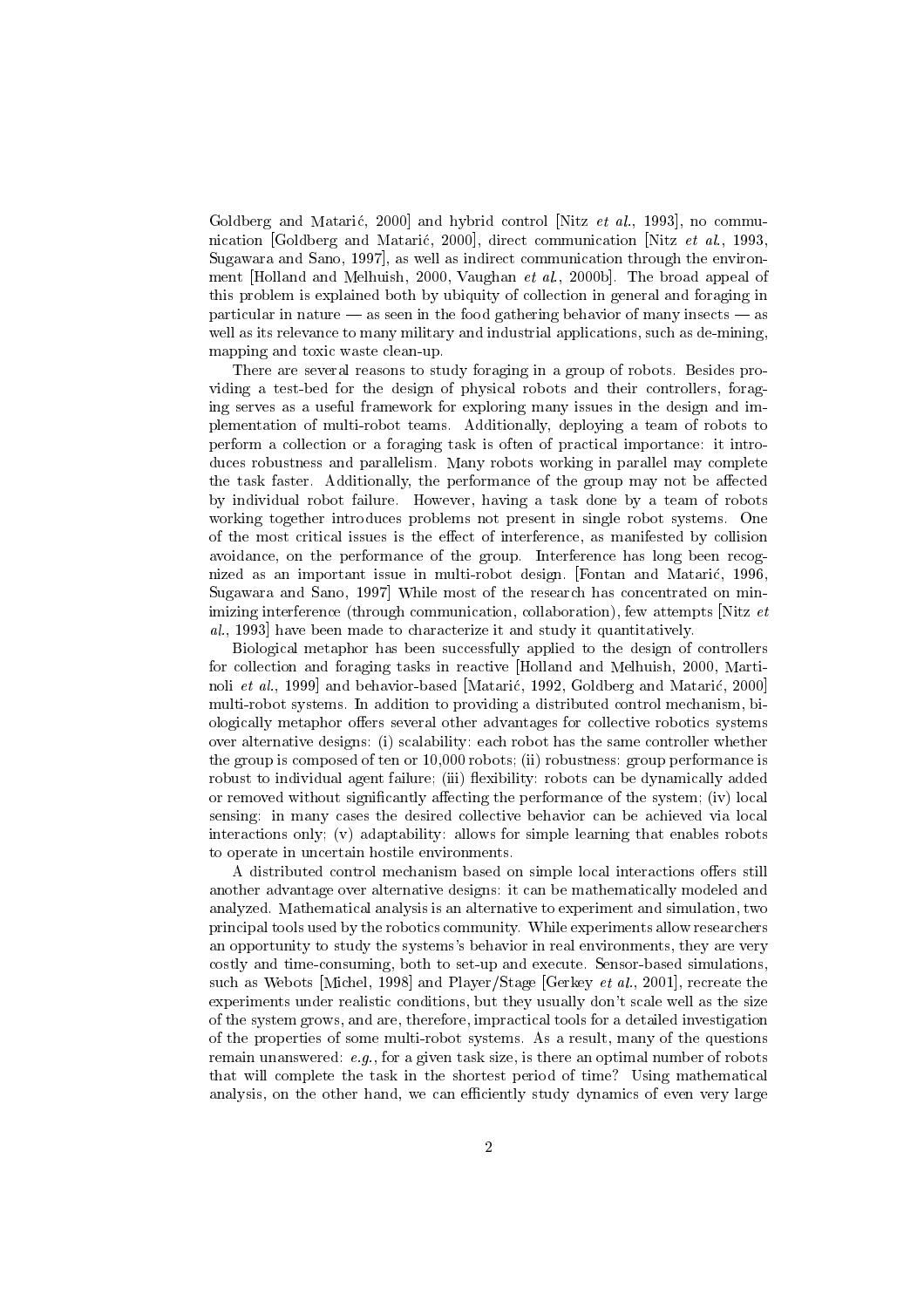robot groups, predict their long term behavior, gain insight into system design: e.g., what parameters determine group behavior, optimize performance, prevent instabilities, etc. However, with the exception of the research by Sugawara and coworkers [Sugawara and Sano, 1997, Sugawara et al., 1997], multi-robot systems in general, and foraging in particular, have not been analyzed mathematically.

In this paper, we present a mathematical model of foraging in a homogeneous group of robots. We analyze the behavior of the system, focusing on quantitative characterization of the effects of interference on the performance of the group. In Section 3.1 we introduce and analyze a model of the simplified collection scenario in which the robots find and collect pucks but don't bring them home. In Section  $3.2$ we examine the full foraging scenario that includes delivering the pucks home. We validate both models by comparing their predictions to results of sensor-based simulations of foraging in a multi-robot system.

## 2 Foraging in a group of robots

We present a mathematical model of foraging in a homogeneous group of robots using behavior-based control, the type of system studied by Mataric and collaborators [Mataric, 1992, Goldberg and Mataric, 2000]. Figure 1 is a snapshot of a typical experiment with four robots. The robots' task is to collect small pucks scattered randomly around the arena. The arena itself is divided into a search region and a small "home", or goal, region where the collected pucks are deposited. The "boundary" and "buffer" regions are part of the home region and are made necessary by limitations in the robots' sensing capabilities, as described below. Each robot has an identical set of behaviors governed by the same controller. The behaviors that arise in the collection task are [Goldberg and Mataric, 2000]:

- Avoiding obstacles, including other robots and boundaries. This behavior is critical to the safety of the robot.
- Wandering or searching for pucks: robot moves forward and at random intervals turns left or right through a random arc. If the robot enters the Boundary region, it returns to the search region. This prevents the robot from collecting pucks that have already been delivered.

Detecting a puck.

Grabbing a puck.

- Homing : if carrying a puck, move towards the home location.
- **Creeping**: activated by entering Buffer region. The robot will start using the close-range detectors at this point to avoid the boundaries.

Home : robot drops the puck. This activates the exiting behavior.

Exiting : robot exits the home region and resumes search.

Figure 2 shows the sequence of behaviors that the robot engages in during the foraging task. This graph was constructed automatically by analyzing behavior data from foraging experiments [Goldberg and Mataric, 1999]. The presence of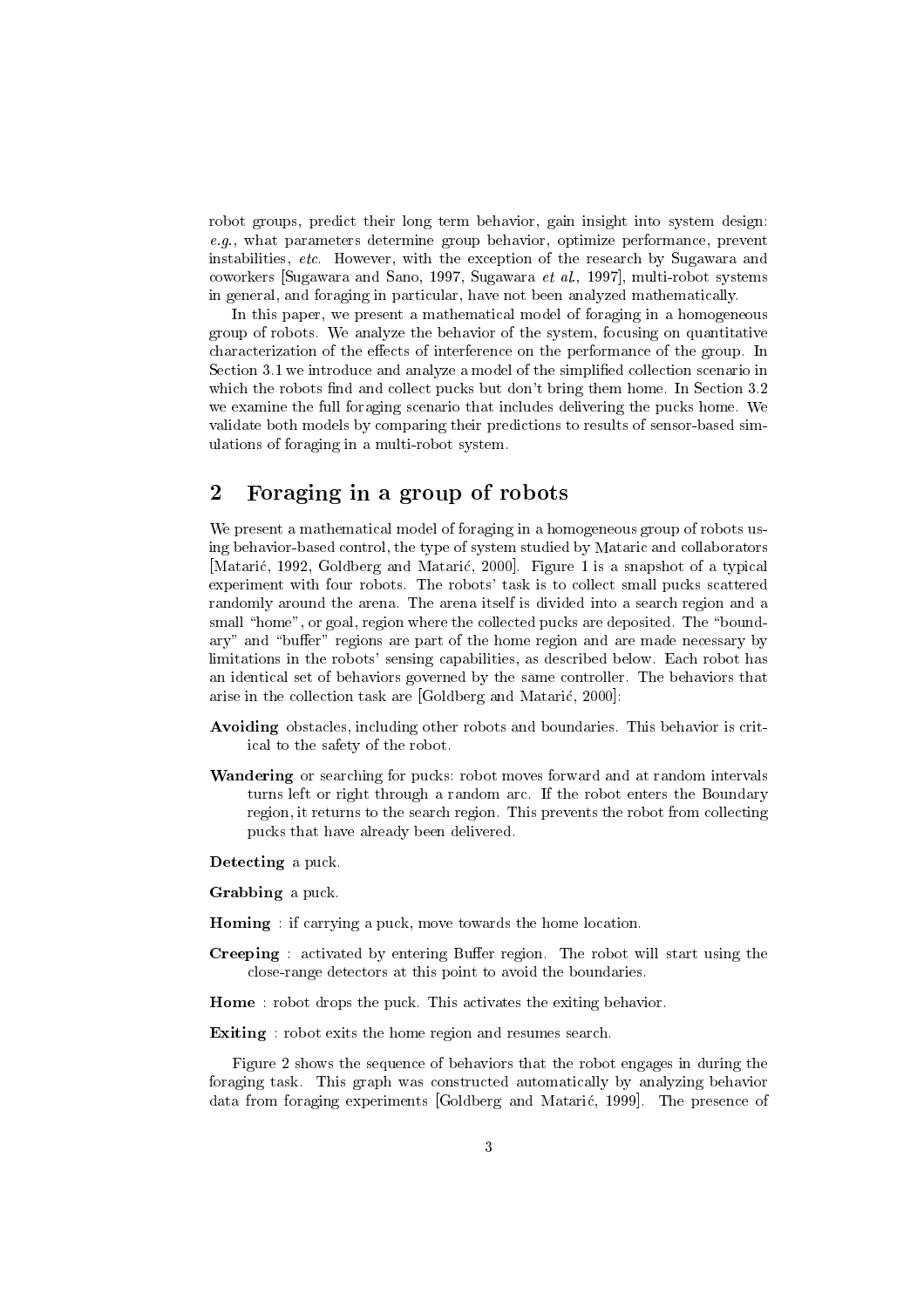

Figure 1: Diagram of the foraging arena (courtesy of D. Goldberg).

three separate avoiding states is necessary to prevent a wandering (searching) robot from making a transition to the homing state through a common avoiding state.

#### $2.1$ Interference

In the foraging scenario outlined above, robots act completely independently, without communicating directly or through the environment. Interference is the only interaction between the robots, and it is caused by competition for space between spatially extended robots. When two robots find themselves within sensing distance of one another, they will execute obstacle avoiding maneuvers in order to reduce the risk of a potentially damaging collision. The robot stops, turns in place by some angle and moves forward. This behavior takes time to execute; therefore, avoidance increases the time it takes the robot to find pucks and deliver them home. Clearly, a single robot working alone will not experience interference from other robots. However, if a single robot fails, as is likely in a dynamic, hostile environment, the collection task will not be completed. A group of robots, on the other hand, is robust to an individual's failure. Indeed, many robots may fail but the performance of the group may be only moderately affected. Many robots working in parallel may also speed up the collection task. Of course, the larger the group, the greater the degree of interference  $\frac{1}{m}$  in the extreme case of a crowded arena, robots will spend all their time avoiding other robots and will not bring any pucks home.

Interference has long been recognized as a critical issue in multi-robot systems [Fontan and Mataric, 1996, Sugawara and Sano, 1997]. Several approaches to minimize interference have been explored, including communication [Parker, 1998] and cooperative strategies such as trail formation [Vaughan *et al.*, 2000a] and bucket brigade [Fontan and Matarić, 1996, Østergaard et al., 2001]. In some cases, the effectiveness of the strategy to minimize interference will also depend on the group size  $[Ostergaard et al., 2001]$ . Therefore, it is important to quantitatively under-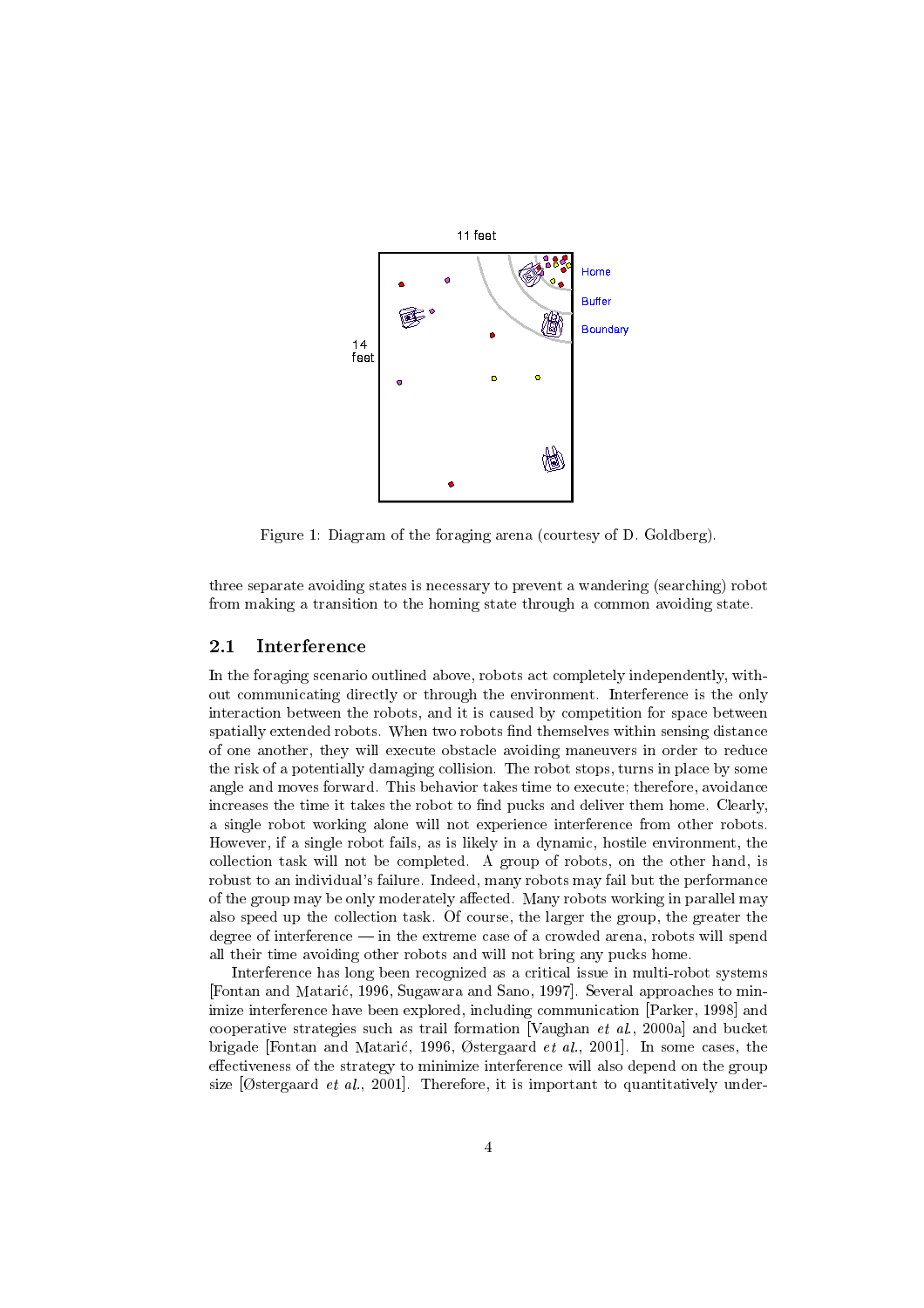

Figure 2: State diagram of the foraging robot behaviors from Goldberg et al. [Goldberg and Mataric, 1999]. The diagram was constructed automatically by analyzing behavior data from the foraging experiments.

stand interference between robots and how it relates to the group and task sizes before choosing alternatives to the default strategy. For some tasks and a given controller, there may exist an optimal group size that maximizes the performance of the system [Nitz et al., 1993, Fontan and Matarić, 1996, Østergaard et al., 2001]. Beyond this size the adverse effects of interference become more important than the benefits of increased robustness and parallelism, and it may become beneficial to choose an alternate foraging strategy. We will study interference mathematically and attempt to answer these questions.

## 2.2 Player/Stage Multi-Robot Simulator

We validate the mathematical model by comparing its predictions to the results of foraging simulations. We used Player/Stage to simulate the foraging task with groups of robots. Player and Stage are a client/server-based scalable multi-robot simulator developed at the USC Robotics Lab [Gerkey et al., 2001]. Player is a network-based interface to the onboard sensors and actuators that constitute a robot, while Stage supports virtual Player robots, sensing and moving in a twodimensional bitmapped world, that interact with simulated devices. Available sensor models include sonar, laser rangefinder, pan-tilt-zoom camera with color "blob" detection and odometry.

The Stage world consists of a circular arena, with robots and pucks initially randomly distributed around the arena. Each robot comes equipped with a ring of 16 sonars, evenly distributed around its perimeter, for the purpose of obstacle avoidance, a color camera and a vision system to locate "colored" pucks, a gripper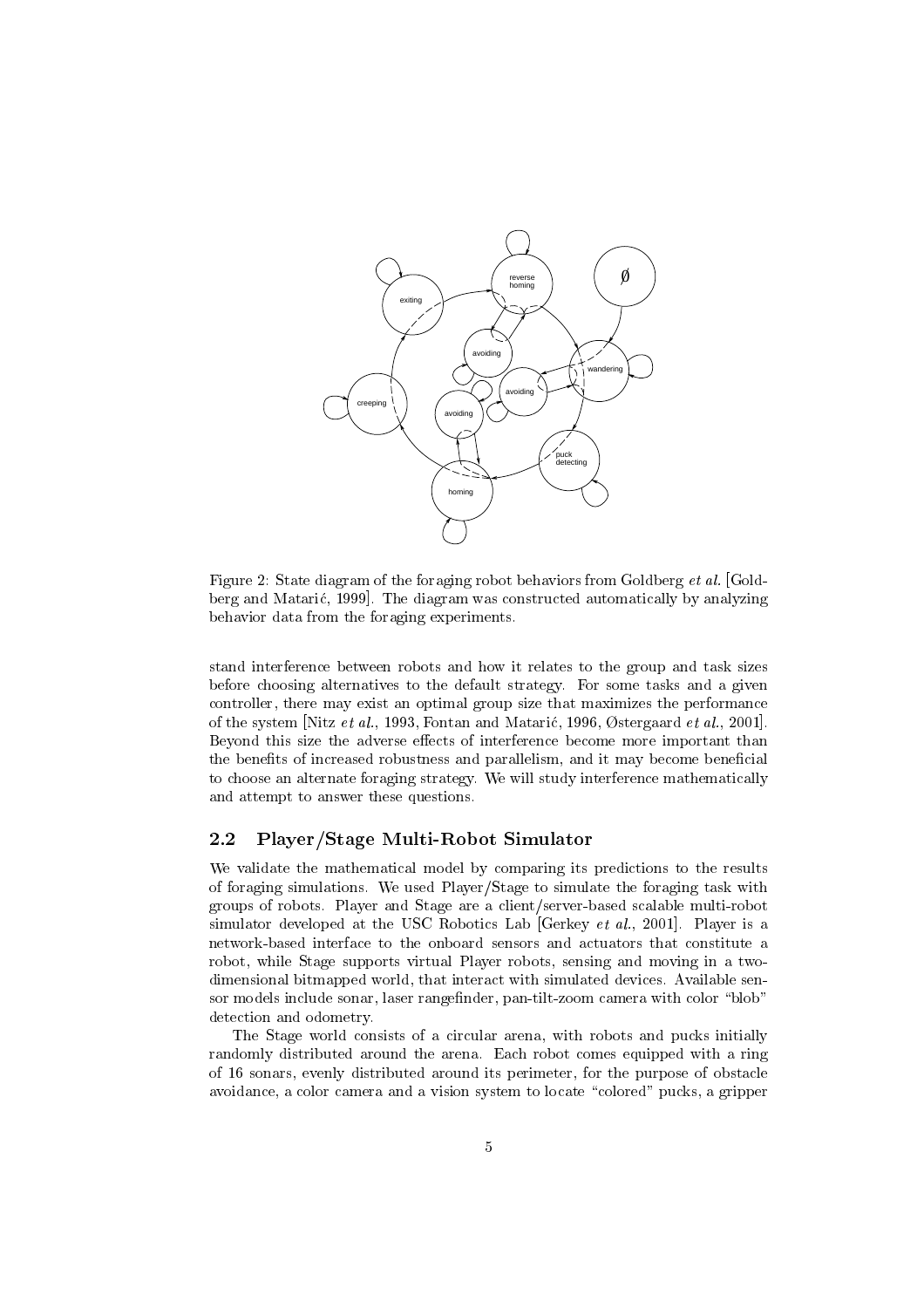| Parameter     | Value                | Parameter        | Value              |
|---------------|----------------------|------------------|--------------------|
| $#$ of robots | $1 - 10$             | avoid time       | 3 s                |
| $#$ of pucks  | 20                   | avoid dist       | $250 \text{ mm}$   |
| robot radius  | $0.2~\mathrm{m}$     | robot speed      | $300 \text{ mm/s}$ |
| puck radius   | $0.05$ m $\parallel$ | min detect area  | 200 pixels         |
| arena radius  | 3m                   | rev. homing time | 10 <sub>s</sub>    |
| home radius   | $0.75$ m             |                  |                    |

Table 1: Simulation parameters

for picking up the puck, and an odometry system to help robot find "home" and move towards it (used in Sec. 3.2 only). We simulated foraging task in groups of one to ten robots, each given a task to collect (or collect and deliver home) 20 pucks. For each group of robots, we averaged results of several, usually ten, simulations. Simulation parameters are listed in Table 1.

Behavior structure The robots' behavior structure closely replicates that of the robots studied in experiments. [Goldberg and Mataric, 2000] Behavior-based control governs the actions of the simulated robots. The following behaviors were used:

- 0 Search for pucks: robot executes a random walk around the arena until a puck is found with a camera. The puck is "painted" some bright color, so that it can be seen with a color camera. The size of the puck in the robot's visual field must exceed some minimum detection area (in pixels), before the robot recognizes it as a puck.
- 1 Collect pucks: under this behavior the robot will visually servo towards the puck and collect it with a gripper. The gripper mail fail to pick up a puck with some small probability, consistent with failure under experimental conditions due to unreliability of real grippers and sensor update rates.
- 2 Go home: after the puck has been collected, the robot will odometrically servo towards the home location and deposit the puck there. Home is a semicircular region centered on a point at the edge of the arena.
- 3 Reverse homing: the robot moves away from home a specied distance in random direction.
- 4 Avoid collisions: If a close obstacle (another robot or arena wall) is sensed at any time, the robot will turn away from the obstacle in a random direction at 40 deg/s for a time specied by the avoid time parameter.

For purposes of analysis only, we split behavior  $4$  into two distinct behaviors:  $4$ avoiding collisions while behaviors  $0, 1$  and  $3$  are active, and  $5$ —avoiding collisions while homing, *i.e.*, when behavior  $2$  is active.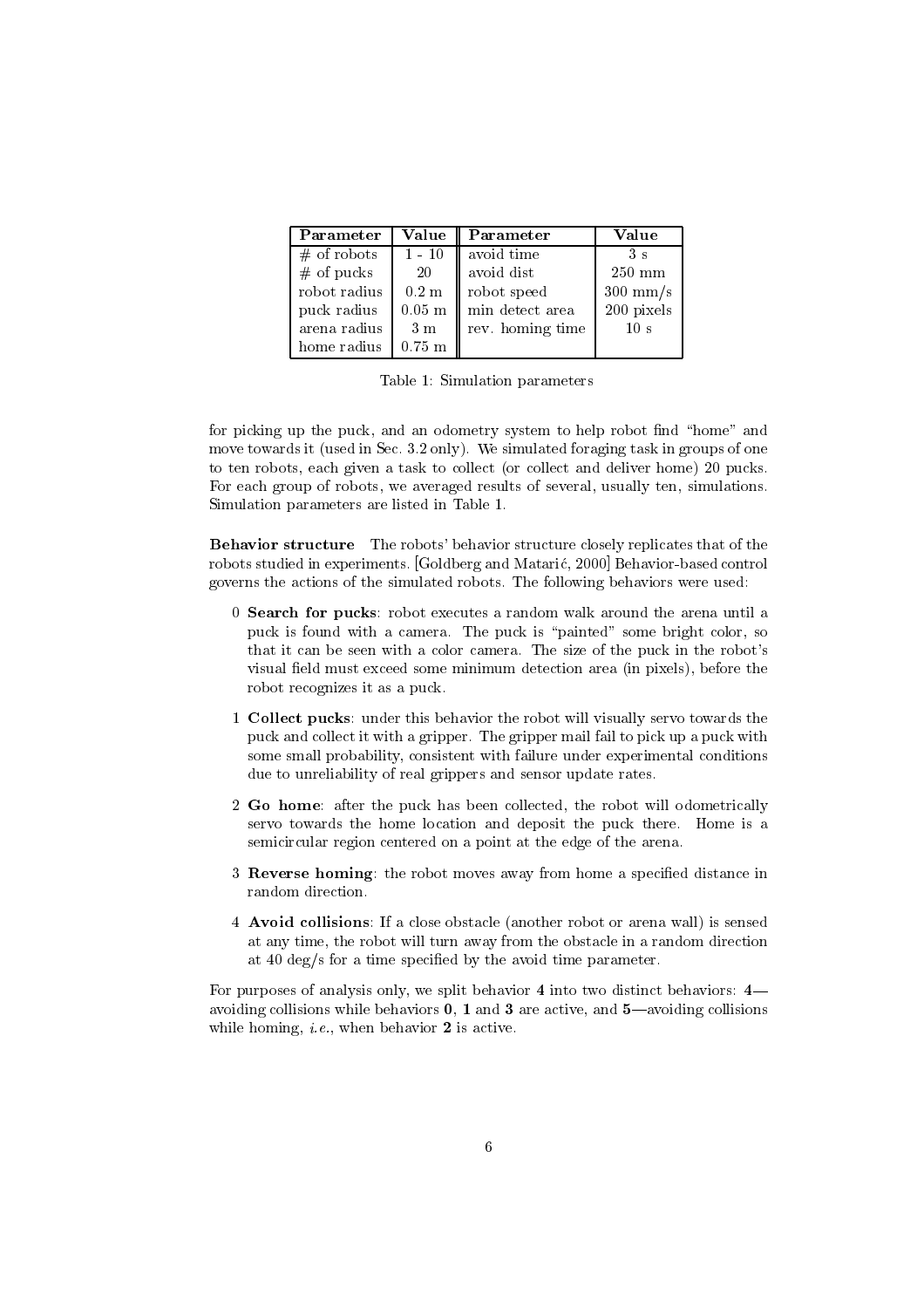## 3 Mathematical Analysis of Foraging

As mentioned above, interference is the result of competition between two or more robots for the same resource, be it physical space, a puck both are trying to pick up, energy, communications channel, etc. In the collection and foraging tasks, competition for physical space, and the resulting avoidance of collisions with other robots, is the most common source of interference. In order to understand interference quantitatively, we will first examine the simplified foraging task that includes searching and avoiding only. This task can be implemented with a subset of robot behaviors listed in Section 1, namely searching, avoiding, detecting a puck and grabbing it. This scenario may be realized experimentally by allowing robots to pick up a puck and store it in a carrying pouch, for instance. Then we will examine the full foraging scenario, where the robots are required to deliver the collected pucks to a home location.

In [Lerman and Galstyan, 2001] we presented a methodology for constructing mathematical models that describe the dynamics of collective behavior of multiagent systems. The methodology applies to Markov and semi-Markov systems, in which each agent's state at a future time depends only on its present state (and for semi-Markov systems also on how much time the agent has spent in this state) and none of its past states. While this may seem as a restrictive criterion, it is satisfied by many behavior-based and reactive robotics systems. In the context of robotics, state labels a set of related robot behaviors required to accomplish a task. Thus, the search state may consist of the *wandering* and *puck detecting* behaviors, or we may simply take each behavior to be a separate state. The mathematical model consists of a series of coupled differential equations, one for each state, each of which describes how the number of agents in that state changes in time. The equations may be solved analytically or numerically, allowing us to quantitatively study the behavior of the multi-agent system. Below we construct and solve a mathematical model of two foraging scenarios, with an emphasis on analyzing the effects of interference.

#### $3.1$ Searching and Avoiding

In order to construct a mathematical model of the simplied foraging scenario, the "searching and avoiding"-only case, it is helpful to write down the macroscopic state diagram of the system. During some short time interval, every robot is either in the searching state or the avoiding state, as shown in Fig. 3. We incorporate in the search state actions such as detecting a puck and grabbing it.



Figure 3: State diagram of the simplified foraging scenario in which robots search and collect pucks, but don't deliver them "home"

All the robots are initially in the searching state. The searching robots wander around the arena, looking for pucks. If a searching robot detects an obstacle, such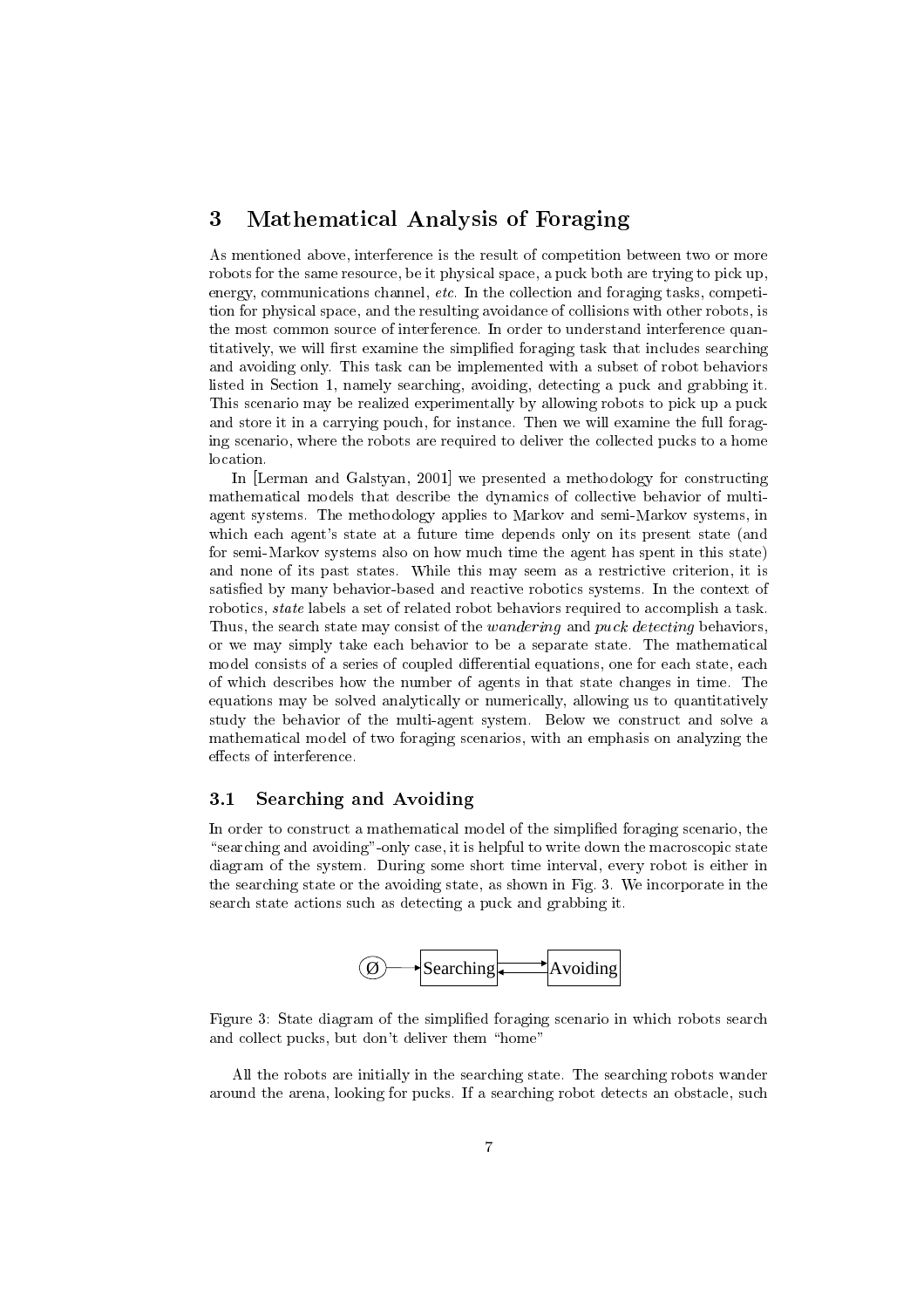as another robot, it executes avoiding behavior for a time period  $\tau$ , after which it resumes the search." It, after avoiding for this time period, the robot still finds its path blocked by the obstacle, it will repeat the avoidance maneuver. This is a good approximation of the experimental realization of the avoiding behavior in which robot avoids by turning in place until it senses free space. If a robot encounters a puck, it picks it up and continues searching. This action does not change the robot's state. Let  $N_s(t)$  be the number of robots in the search state at time t, and  $N_a(t)$ the number of robots in the avoiding state at time t, with  $N_s(t) + N_a(t) = N_0$ , the total number of robots, a constant. We model the environment by letting  $M(t)$  be the number of uncollected pucks at time t. Also, let  $\alpha_r$  be the rate of detecting another robot and  $\alpha_p$  the rate of detecting a puck. These parameters connect the model to the experiment, and they are related to the size of the robot and the puck, robot's detection radius and the speed of the robot.

Initially, at  $t = 0$ , there are  $N_0$  searching robots and  $M_0$  pucks scattered around the arena. The following equations specify the dynamics of the system:

$$
\frac{dN_s(t)}{dt} = -\alpha_r N_s(t)[N_s(t) + N_0] + \alpha_r N_s(t-\tau)[N_s(t-\tau) + N_0], \qquad (1)
$$

$$
\frac{dM(t)}{dt} = -\alpha_p N_s(t)M(t) \tag{2}
$$

The first equation describes how interference affects searching robots. The meaning of the equation is as follows: the number of searching robots decreases when two searching robots detect each other and commence avoiding maneuvers or when a searching robot detects another robot in the avoiding state; it increases when robots that started avoiding behavior at time  $t - \tau$  exit the avoiding state and resume searching. We don't need an equation describing the dynamics of the avoiding robots, because we can compute this quantity using the conservation of the total number of robots  $N_0$ . Equation 2 says that the number of uncollected pucks decreases in time because searching robots encounter pucks and pick them up. Note, that the rate at which the pucks are collected is proportional to the number of robots in searching mode,  $N_s(t)$ .

We rewrite the system of Eqs.  $1-2$  in dimensionless form using the following variable transformations:  $n_s(t) = N_s(t)/N_0$  (fraction of searching robots),  $m(t) = M(t)/M_0$  (fraction of uncollected pucks),  $\alpha = \alpha_p/\alpha_r$ ,  $t \to \alpha_r N_0 t$ ,  $\tau \to$  $\alpha_r N_0 \tau$ (dimensionless time)

$$
\frac{dn_s}{dt} = -n_s(t)[n_s(t) + 1] + n_s(t - \tau)[n_s(t - \tau) + 1], \qquad (3)
$$

$$
\frac{dm}{dt} = -\alpha n_s(t)m(t) \,, \tag{4}
$$

subject to initial conditions  $n_s(0) = 1$ ,  $m(0) = 1$ . Note that of the experimental parameters  $\alpha_r$ ,  $\alpha_p$  and  $\tau$ , the first equation depends only on  $\tau$ ; therefore, its solutions will also depend only on  $\tau$ .

Figure  $4(a)$  shows typical solutions of Eqs. 3-4. The fraction of searching robots has a steady state value, which is reached after a period of transient oscillations

<sup>1</sup>The robot will also perceiveawall as an obstacle and try to avoid it. However, we do not include wall avoidance into the model. It contributes a constant term, and its eect decreases as size of the arena grows.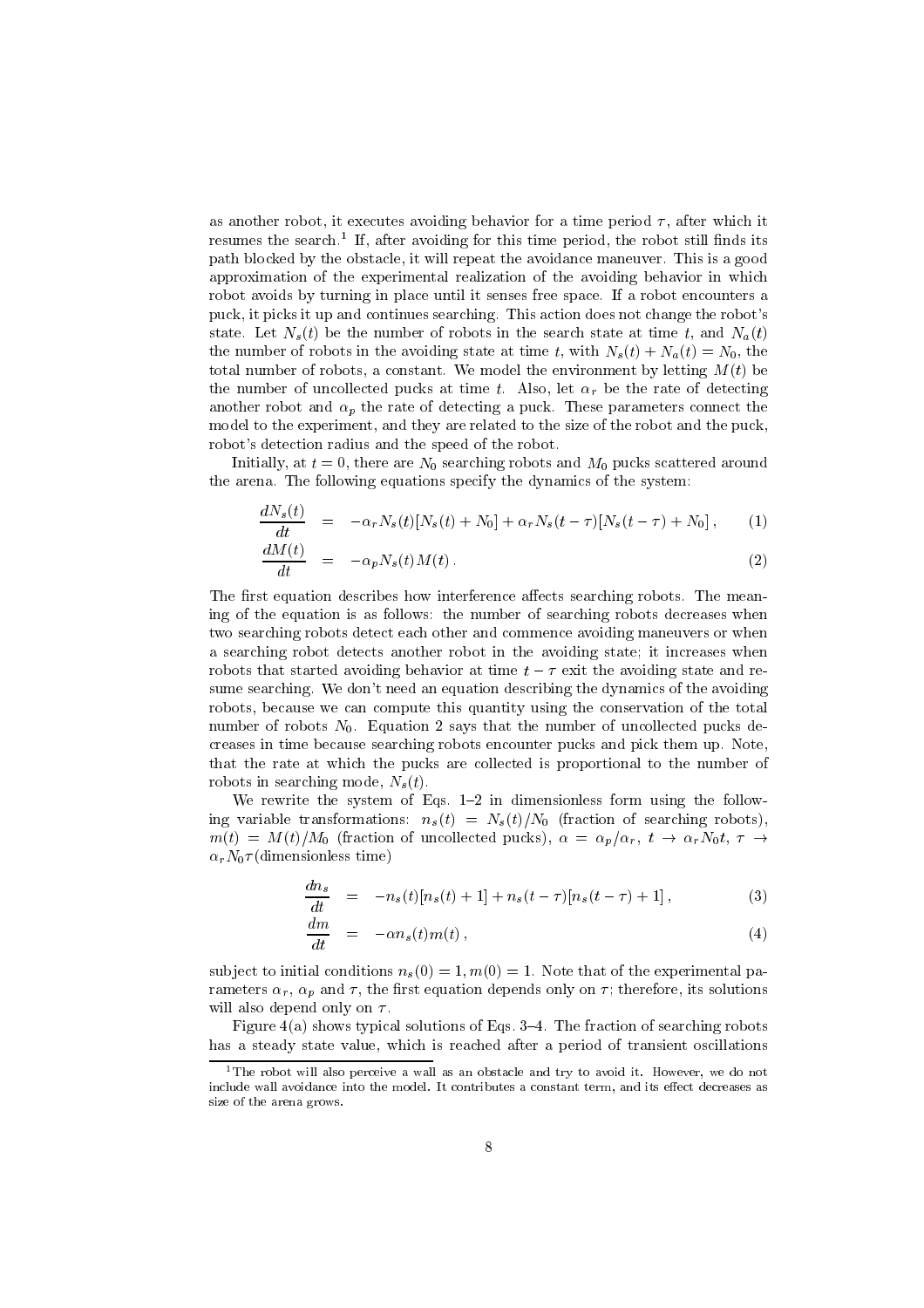

vs. avoiding time parameter  $\tau$ . pucks (dashed line) vs. time. (b) Fraction of searching robots in the steady state Figure 4: (a) Fraction of searching robots (solid line) and the fraction of uncollected vs.pucks (dashed line) vs. $\ddot{ }$ (a) Fraction of searching robots (solid line) and the fraction of uncollected value) and the fraction of uncollected value  $\frac{1}{\sqrt{2}}$  time. $\ddot{\phantom{a}}$  .  $\begin{bmatrix} 1 \\ 2 \end{bmatrix}$ 

avoiding time parameter

 $n_s$  with solution rates between two states (searching and avoiding) yields a quadratic equation for unit time can be estimated as  $n_{av}/\tau \equiv (1-n_s)/\tau$ . Then, balancing the transition that in the steady state the number of robots returning to the searching mode per be obtained using a simple criterion for dynamical equilibrium. mode, hence decreasing  $n_s$ . Naturally, as the avoiding time increases, a robot spends more time in the avoiding the dependence of the steady state solutions  $n_s$  on the avoiding time parameter. in Eq. 3, searching mode. characteristic of time-delay differential equations. Note, that the steady state value  $n_s \equiv n_s(t \to \infty)$  is simply the fraction of time an individual robot spends in the i<br>S rates betweenunit time can be estimated as  $\mathcal{C}^{\mathcal{A}}$  . The estimated as  $\mathcal{C}^{\mathcal{A}}$ that in the steady state the steady state the searching mode per robots returning to the searching mode per robots returning mode per robots returning to the searching mode per robots returning mode per robots returning mo i<br>C mode, hence decreasing the contract of the contract of the contract of the contract of the contract of the contract of the contract of the contract of the contract of the contract of the contract of the contract of the con Naturally, as the avoiding time increases, a robot spends more time in the avoidingtheinsearching mode.i<br>S characteristic of time-delay dierential equations. Eq. 3,with solution of the solution of the solution of the solution of the solution of the solution of the solution of the solution of the solution of the solution of the solution of the solution of the solution of the solution obtained֦֧֦֧֦֧֦֧֦֧֦֧ׅ֧֦֧֢֧֦֧ׅ֧֦֧֜֓֓֜֜֓<br>֧֧ׅ֧֧֪֪֪֪֦֧֪֪֪֪֪֪֪֪֪֪֪֪֪֪֪֪֪֪֪֪֪֪֪֪֪֪֪֪֜֜֓֜֓֓֝֬֜֜ dependence of the contract of the contract of the contract of the contract of the contract of the contract of the contract of the contract of the contract of the contract of the contract of the contract of the contract of ns(t ! 1) is simply thethe steady state solution is fully determined by thel<br>i steady two states (searching and avoiding) yields a quadratic equation forBecause the avoiding time  $\tau$  is the only parameter that appears of Because the avoiding time the simplestate in the contract of the contract of the contract of the contract of the contract of the contract of the contract of the contract of the contract of the contract of the contract of the contract of the contract of the c steadyns. The dependence of the steady state solution on the steady state solution on the steady state solution on the steady state solution on the steady state solution on the steady state solution on the steady state solution solution criterion forThe dependence of the steady state solution on  $\tau$  can nav=state and the state of the control fraction of time isfully solutions $\frac{1}{1}$ (1)<br>(1)<br>(1)<br>(1)<br>(1) dynamical equilibrium.determined and the control of the control of the control of the control of the control of the control of the control of the control of the control of the control of the control of the control of the control of the control ns)<br>=<br>.<br>Then, balancing the transition i<br>Se ns is thean individual di dual di dual di dual di dual di dual di dual di dual di dual di dual di dual di dual di dual di dual di dual di dual di dual di dual di dual di dual di dual di dual di dual di dual di dual di dual di dual on Note, that the steady state valuethe contract of the contract of the contract of the contract of the contract of the contract of the contract of the contract of the contract of the contract of the contract of the contract of the contract of the contract o only parameter that.<br>.<br>. avoiding $\overline{H}$  . FigureFigure robotNamely, we note Namely, time spends in $4(b)$  shows parameter. 4(b)we note that the contract of the contract of the contract of the contract of the contract of the contract of t appears shows.<br>can the contract of the contract of the contract of the contract of the contract of the contract of the contract of the contract of the contract of the contract of the contract of the contract of the contract of the contract o

$$
n_s = \frac{1}{2}(\sqrt{(1+1/\tau)^2 + 4/\tau} - 1 - 1/\tau)
$$
 (5)

of more workers at some point? the system, or will the negative effects of interference outweigh the added benefits robots. examine next the dependence of the system's performance on the total number of the time it takes of more workers at some point?the system, or will the negative eects of interference outweigh the added benetsrobots.examine next the dependence of the system's performance on the total number oftheInterference depends both on the total number of robots in the system and on time it takes robots to execute obstacle avoidance behavior. Therefore, we Interference depends both on the total number of robots in the system and on timeIn order to improve performance, is it always beneficial to add robots to |<br>|<br>| it order to takes robots improve performance, to execute obstacle is it avoidance always benecial behavior. to add Therefore, robots to.<br>C

svovs. affects each robot's individual efficiency. under the same conditions as in  $(a)$ . We can clearly see that interference adversely shows the relative efficiency, or the time it takes to collect  $80\%$  of pucks per robot, takes, the fewer searching robots there are at some fixed system size. size of the system values of the avoiding time parameter as the system size (the total number of robots) aects each robot'sunder the same conditions as in (a).shows the relative eciency, or the time it takes to collect 80% of pucks per robot,takes, the fewer searching robots there are at some xed system size.size of the system | no optimal size eect is evident.grows. values of the avoiding time parameter as the system size (the total number of robots) Figure  $5(a)$  shows the number of searching robots in the steady state for two FigureThe number of searching robots is a monotonically increasing function of the The number of searching robots is a monotonically increasing function of the 5(a) showsindividual contractor and the contractor of the contractor of the contractor of the contractor of the contractor of the contractor of the contractor of the contractor of the contractor of the contractor of the contractor o no optimal size effect is evident. Moreover, the longer avoiding thenumber of the control eciency. of We can clearly see that interference adversely searchingThe greater the interference effect, either The greater the interference eect, either robots Moreover, the longer avoiding inthe cocon steadystate of the cost Figure 5(b) Figure 5<br>5<br>5 fortwo<br>C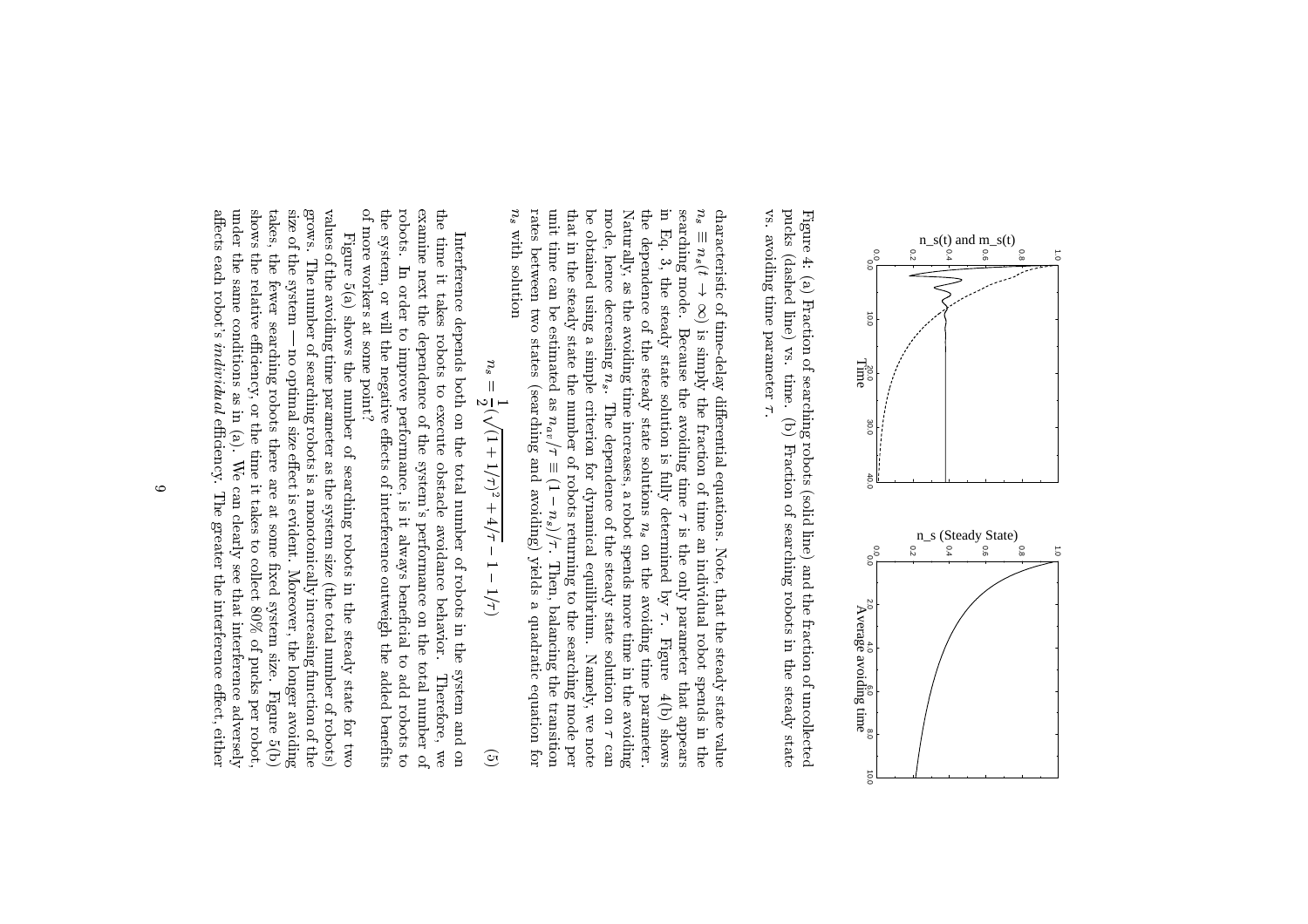

Figure 5: (a) Number of searching robots vs. the total number of robots for two different values of the avoiding time parameter:  $\tau = 1s$  (solid line) and  $\tau = 3s$ (dashed line). (b) Efficiency per robot vs. system size for the same values of the avoiding time parameter.

because of the larger group size or the bigger avoiding time parameter, the worse the per robot performance is in the foraging task. Thus adding one robot to the system may increase the overall performance of the group, but it will decrease each robot's individual performance.

### 3.1.1 Comparison with simulations

We ran simulations of the simplified scenario in groups of one to ten robots, where the robots had to find and collect twenty pucks. During these simulations only behaviors  $\bf{0}$  (search),  $\bf{1}$  (collect), and  $\bf{4}$  (avoid) were active (see Section 2.2). Note that the searching state of the mathematical model corresponds to behaviors  $\bf{0}$  and 1, while the avoiding state maps directly to the behavior 4. We ran the simulation ten times for each group of robots and averaged the results. Each simulation ran until the last of the twenty pucks was collected.

Table 2 lists the average amount of time (in seconds) each robot spent in the active behaviors during the time it took the group to collect all twenty pucks. These values are shown graphically in Fig.  $6(a)$ . Although it appears at first that the robots spend less time avoiding other robots as the size of the group grows, because the total time to collect the pucks also decreases, the relative amount of time each robot spends in the avoiding behavior goes up as a function of the group size, as expected (Fig.  $6(b)$ ). The last column gives the average number of times a robot attempted to avoid collisions during the same time period. Note the finite number of collisions for a single robot, which are the result of the robot attempting to avoid collisions with walls. Though this number for a single robot is the largest in the column, the rate, or the number of obstacle avoidance maneuvers per unit time, quickly increases as the size of the group grows.

Figure 7(a) shows the time taken by each group of robots to collect all twenty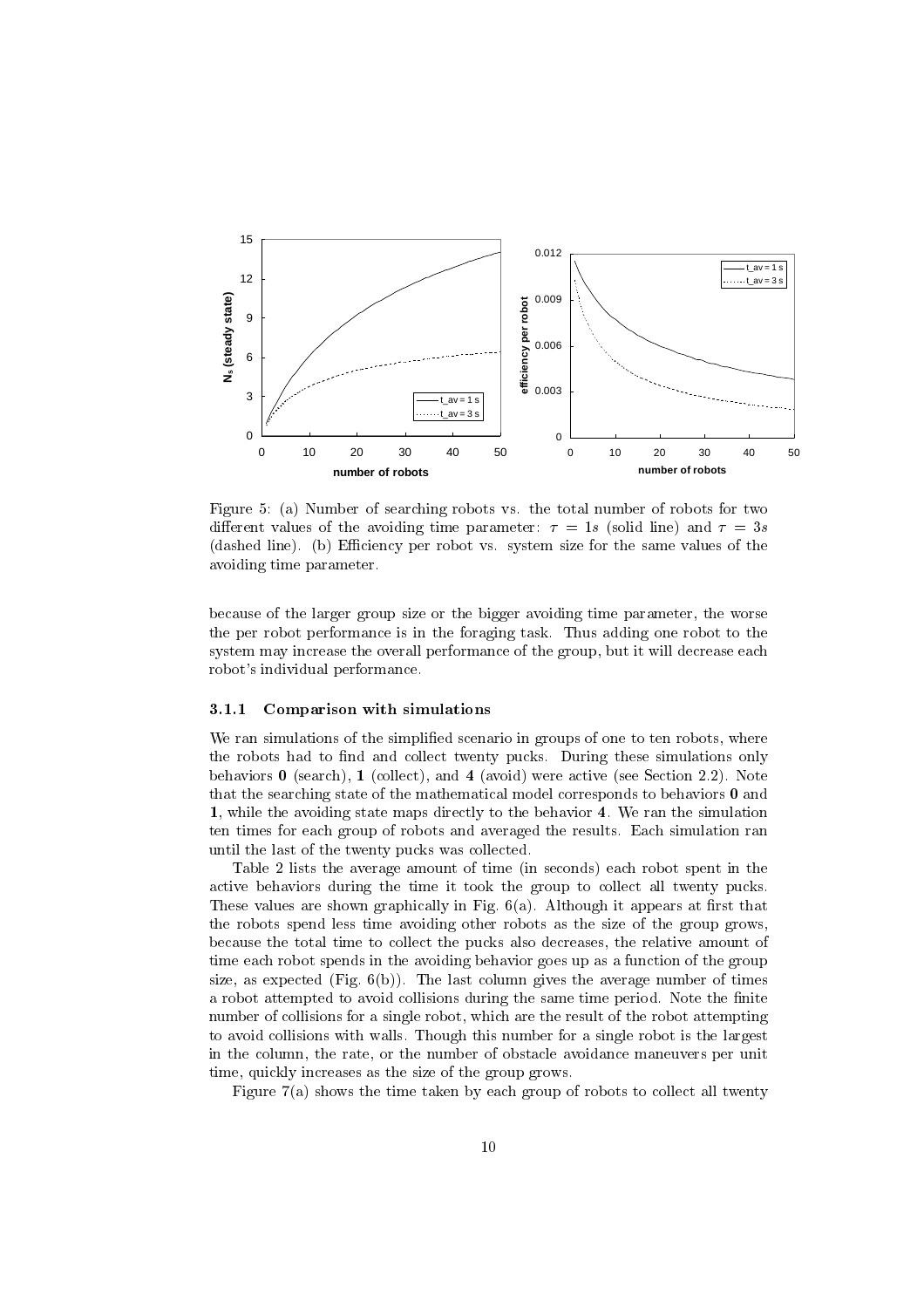| robots         | 0     | 1     | 4     | collisions |
|----------------|-------|-------|-------|------------|
|                | 75.22 | 71.03 | 24.15 | 7.9        |
| $\overline{2}$ | 57.04 | 37.35 | 22.19 | 7.2        |
| 3              | 33.90 | 24.88 | 13.61 | 4.7        |
| 4              | 24.15 | 18.41 | 12.75 | 4.3        |
| 5              | 23.18 | 14.89 | 13.50 | 4.3        |
| 6              | 21.74 | 13.53 | 14.93 | 4.8        |
| 7              | 16.72 | 11.34 | 11.24 | 3.9        |
| 8              | 14.09 | 9.87  | 11.06 | 3.7        |
| 9              | 16.67 | 9.14  | 13.31 | 4.4        |
| 10             | 16.75 | 7.54  | 13.96 | 4.6        |

Table 2: Average time (in seconds) each robot spends in the active behaviors during the simplied foraging task (0: search, 1: collect, 4: avoid) during the time it took the group of robots to collect all pucks. The last column gives the average number of obstacle avoidance maneuvers per robot during the same time period.



Figure 6: (a) Average time each robot spent in the active behaviors during the time it took the group to collect all pucks vs robot group size. (b) Percentage of time each robot spent in the avoiding behavior as a function of group size.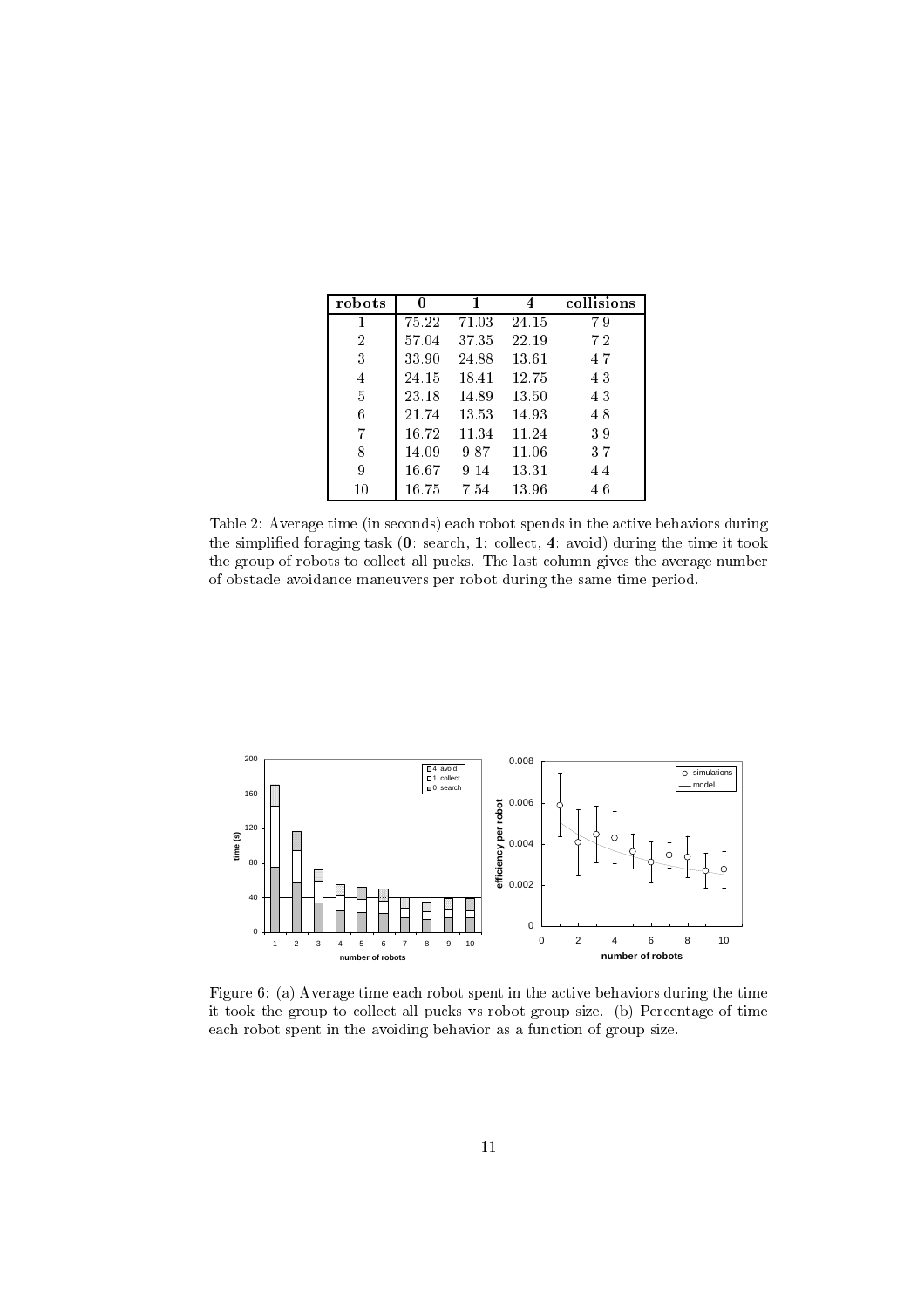pucks. The solid line gives the prediction of the mathematical model for  $\tau = 3s$ ,  $\alpha_p = 0.02$  and  $\alpha_r = 0.04$ . The model agrees with the simulations data well within experimental error. Because the time it takes a group of robots to complete the task decreases, the group's efficiency, defined as the inverse of the time it takes the robots to complete the task, increases. However, as pointed out earlier, *efficiency* per robot decreases as the group size grows  $(cf.$  Fig. 3(b)). The per-robot efficiency, along with the model's prediction, is plotted in Fig. 7(b).



Figure 7: (a) Mean time taken by each group of robots to collect the pucks. The solid line is the prediction of the model with  $\tau = 3s$ ,  $\alpha_p = 0.02$  and  $\alpha_r = 0.04$ . (b) Efficiency per robot.

## 3.2 Searching, Homing and Avoiding

In the previous section we considered a very simple model of the foraging task consisting of two elementary behaviors, searching for pucks and avoiding obstacles. Our main conclusion was that interference effectively decreases the number of searching robots. We also showed that adding robots always increases overall performance of the system but leads to a deterioration of individual robot performance. In this section we examine the scenario where robots are required to collect pucks and bring them to a specified "home" location.

Figure 8 shows the state diagram for foraging with homing. Initially the robots are in the search state. When a robot finds a puck, it picks it up and moves toward the "home" region. Execution of the homing behavior requires a period of time  $\tau_h$ . At the end of this period, the robot deposits the puck at home and resumes the search for more pucks. While a robot is either searching or homing, it will encounter and try to avoid other robots for time period  $\tau$  after which it returns to its previous state. There are two separate avoiding states to preclude robots from moving from the searching to the homing state, or *vice versa*, through the common avoiding state.

The dynamic variables of the new foraging model are  $N_s(t), N_h(t), N_{av}^*(t), N_{av}^*(t),$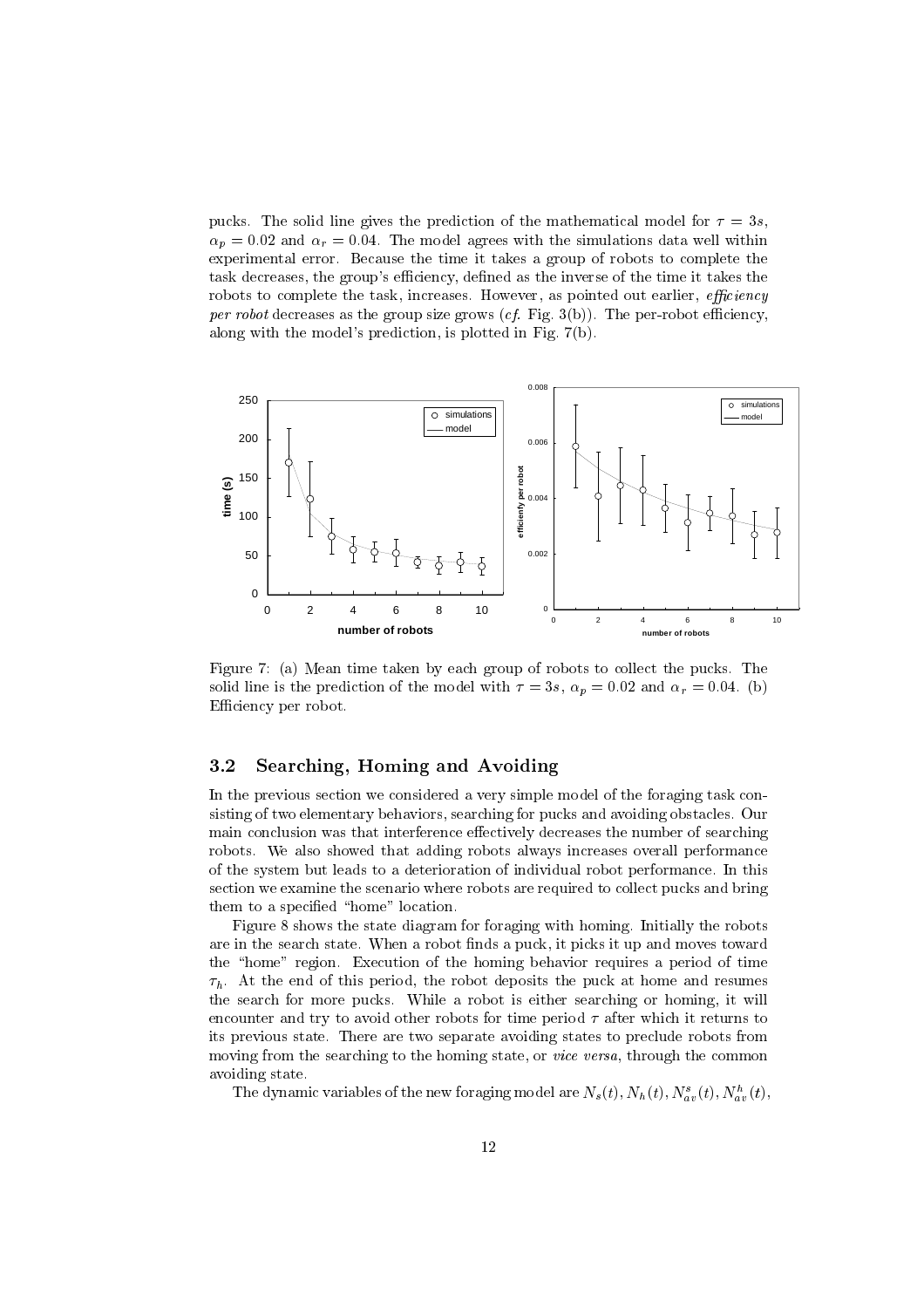

Figure 8: State diagram of a multi-robot foraging system with homing.

the number of searching, homing, avoiding while searching and avoiding while homing robots at time t respectively; and  $M(t)$ , the number of undelivered pucks in the arena at time t. It was shown experimentally by Goldberg  $et \ al.$  [Goldberg and Mataric, 2000] that interference is most pronounced near the home region, because the density of robots will be, on average, greater there. We must, therefore, introduce a new parameter  $\alpha'_r$ , the rate of detecting another robot while homing. This number will be different from  $\alpha_r$ , because we expect the rate of encountering other robots to be greater near the home region. The following equations describe the time evolution of the dynamic variables:

$$
\frac{dN_s(t)}{dt} = -\alpha_p N_s(t)[M(t) - N_h(t) - N_{av}^h(t)] - \alpha_r N_s(t)[N_s(t) + N_0] + \frac{1}{\tau_h} N_h(t) + \frac{1}{\tau} N_{av}^s(t),
$$
\n(6)

$$
\frac{dN_h(t)}{dt} = \alpha_p N_s(t)[M(t) - N_h(t) - N_{av}^h(t)] - \frac{1}{\tau_h} N_h(t) -\alpha'_r N_h(t)[N_h(t) + N_0] + \frac{1}{\tau} N_{av}^h(t), \tag{7}
$$

$$
\frac{dN_{av}^h(t)}{dt} = \alpha'_r N_h(t)[N_h(t) + N_0] - \frac{1}{\tau} N_{av}^h(t), \tag{8}
$$

$$
\frac{dM(t)}{dt} = -\frac{1}{\tau_h} N_h(t),\tag{9}
$$

$$
N_{av}^{s}(t) = N_0 - N_s(t) - N_h(t) - N_{av}^{h}(t). \qquad (10)
$$

The first two terms in Eq. 6 account for a decrease in the number of searching robots that occurs when robots find and grab pucks, thereby making a transition to the homing state, or when the searching robots encounter and attempt to avoid other robots. The number of available pucks is just the number of pucks in the arena less the pucks held by the homing robots (as well as the homing robots that are temporarily in the avoiding state). The last two terms in the equation require more explanation. We assume that it takes on average  $\tau_h$  time (in appropriate units) for a robot to reach home after detecting a puck.<sup>2</sup> Then, the average number of robots that deliver the puck during a short time interval  $dt$  and return to the searching mode can be approximated as  $dtN_h/\tau_h$ . Likewise, after a period  $\tau$ ,

h

<sup>2</sup> In principle, the homing time may depend on the number of robots in the system; however,for the simple model we are considering here we may approximate it by a constant.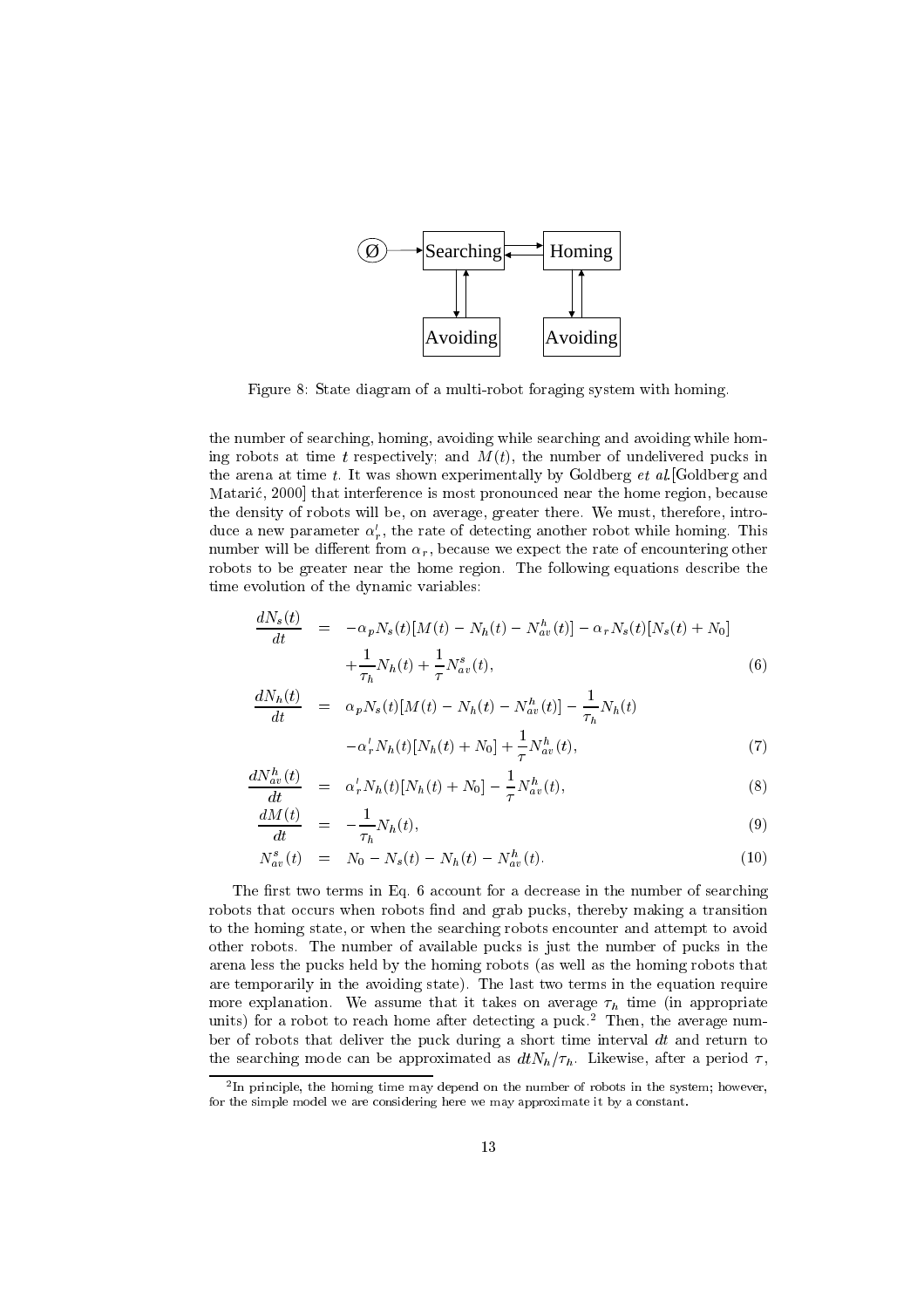can be estimated as time in the absence of collisions with other robots, then the effective homing time can be estimated as  $\frac{1}{2}$ time in the absence of collisions with other robots, then the eective homing timeterference will increase the homing time for each robot:dtNavs $\overline{11}$  robots leave the avoiding state and resume searching. if h $\mathbf c$ is the average homingWe assume that in-

$$
\tau_h = \tau_h^0 [1 + \alpha'_r \tau N_0], \tag{11}
$$

.<br>Where  $\frac{1}{2}$ real and the contract of the contract of the contract of the contract of the contract of the contract of the contract of the contract of the contract of the contract of the contract of the contract of the contract of the c 0the probability of encountering a robot while homing.

regime we'll be exploring. is valid when looking for long time solutions to the equations, which is exactly the delay differential equations we presented earlier  $(cf. Eq. 1)$ . can compute the number of avoiding while searching robots using the fact that the total number of robots is conserved. These equations are approximations of the time regime we'll be exploring.is valid when looking for long time solutions to the equations, which is exactly thedelaytotal number of robots is conserved.can compute the number of avoiding while searching robots using the fact that theThe remaining equations have similar interpretations. Equation 10 says that we The remaining equations have similar interpretations.die entstellingen die Gesells eine Statistike eine Statistike eine Statistike eine Statistike eine Statistike e<br>C :<br><<br>< presented These equations are approximations of the timeearlier (cf. 1919) Eq. Equation 10 says that we 1).This approximation Thisapproximation

pucks approaches zero (dashed line). The fraction of the searching robots in the of robots in the avoiding state. steady state depends on the avoiding time parameter, which determines the fraction it increases and saturates at some steady state value as the number of undelivered for  $M_0 = 20$ , of robots in the avoiding state.steady state depends on the avoiding time parameter, which determines the fractionpucksit increases and saturates at some steady state value as the number of undeliveredline) first quickly decreases as robots find pucks and carry them home, but then line)forFigure 9(a) shows the time evolution of the fraction of searching robots and pucks Figure 9(a) shows the time evolution of the fraction of searching robots and pucks $\overline{a}$  rst approaches zero = 20,**Quickly**  $N_0 =$  $\ddot{\phantom{0}}$  $\overline{a}$  decreases $5, \tau = 3s, \tau_h^0 =$  5, = (dashed as $\ddot{\phantom{0}}$  robots line).|<br>=<br>=  $17s.$  17s. The Thei<br>c The number of searching robots (solid pucksfraction of the control number 1975<br>Number 1975 and of thecarry control of searching searchingthem is a most of the control home, but robots robots (solid in thenthe contract of the contract of the contract of the contract of the contract of the contract of the contract of the contract of the contract of the contract of the contract of the contract of the contract of the contract o



proaches one. proaches one.of pucks decreases to zero, during which time the fraction of searching robots aplectedFigure 9: pucks Time evolution of the fraction of searching robots (solid line) and uncol- (dashed line) forp<br>C = 0:01,**r**  = 0:04, andr<br>Fransız (ö. 1888)<br>Fransız (ö. 1888) 0 = 0:1. Thenumber of the control

some group size and decreases when the number of robots in the group is increased. efficiency of the system as the inverse time required for the group to collect 80% of the pucks  $(m(T_{80\%}) = 0.2$  in Fig. 9(b)). Figure 10(a) shows efficiency of the parameter (dashed line). However, unlike the searching with avoiding, in this case The efficiency is less for the group with higher interference, or larger avoiding time avoiding time parameter  $\tau$ . SA dnors parameter (dashed line).The eciency is less for the group with higher interference, or larger avoiding timesome group size and decreases when the number of robots in the group is increased.avoidinggroupofeciency of the contract of the contract of the contract of the contract of the contract of the contract of the contract of the contract of the contract of the contract of the contract of the contract of the contract of the theIn order to compare the performance of different size groups, we define the In vs. group order puckstime of the color group size for two different interference strengths, as measured by the ime parameter  $\tau$ . For both cases the efficiency of the group peaks for  $\ddotsc$  to $(0.000)$  parameter compare system size for:<br>: as the contract of the contract of the contract of the contract of the contract of the contract of the contract of the contract of the contract of the contract of the contract of the contract of the contract of the contrac However, unlike the searching with avoiding, in this case the;<br>; two . For 0:2 inperformance of the contract of the contract of the contract of the contract of the contract of the contract of the contract of the contract of the contract of the contract of the contract of the contract of the contract of die erste die erste die koning inverse time Fig. both 9(b)).cases and interference of required for the Figuredie eerste verwarten die eerste verwarten die eerste verwarten die eerste verwarten die eerste verwarten die e eciency is a contract of a strengths, 10(a) size the of the shows groups, group to asmeasured in Case of the Case of the United States and the United States and the United States and the United States and the United States and Tales and Tales and Tales and Tales and Tales and Tales and Tales and Tales and g<br>S eciency is a contract of a wecollection is a collection of the collection of the collection of the collection of the collection of the collection of the collection of the collection of the collection of the collection of the collection of the collecti de een de geheer van de geheer van de geheer van de geheer van de geheer van de geheer van de geheer van de ge peaks by of the8<br>8<br>8<br>8<br>8<br>8<br>8<br>8<br>8<br>8<br>8<br>8<br>8<br>1<br>1<br>1<br>1<br>1<br>1<br> the contract of the contract of the contract of the contract of the contract of the contract of the contract of the contract of the contract of the contract of the contract of the contract of the contract of the contract o thefor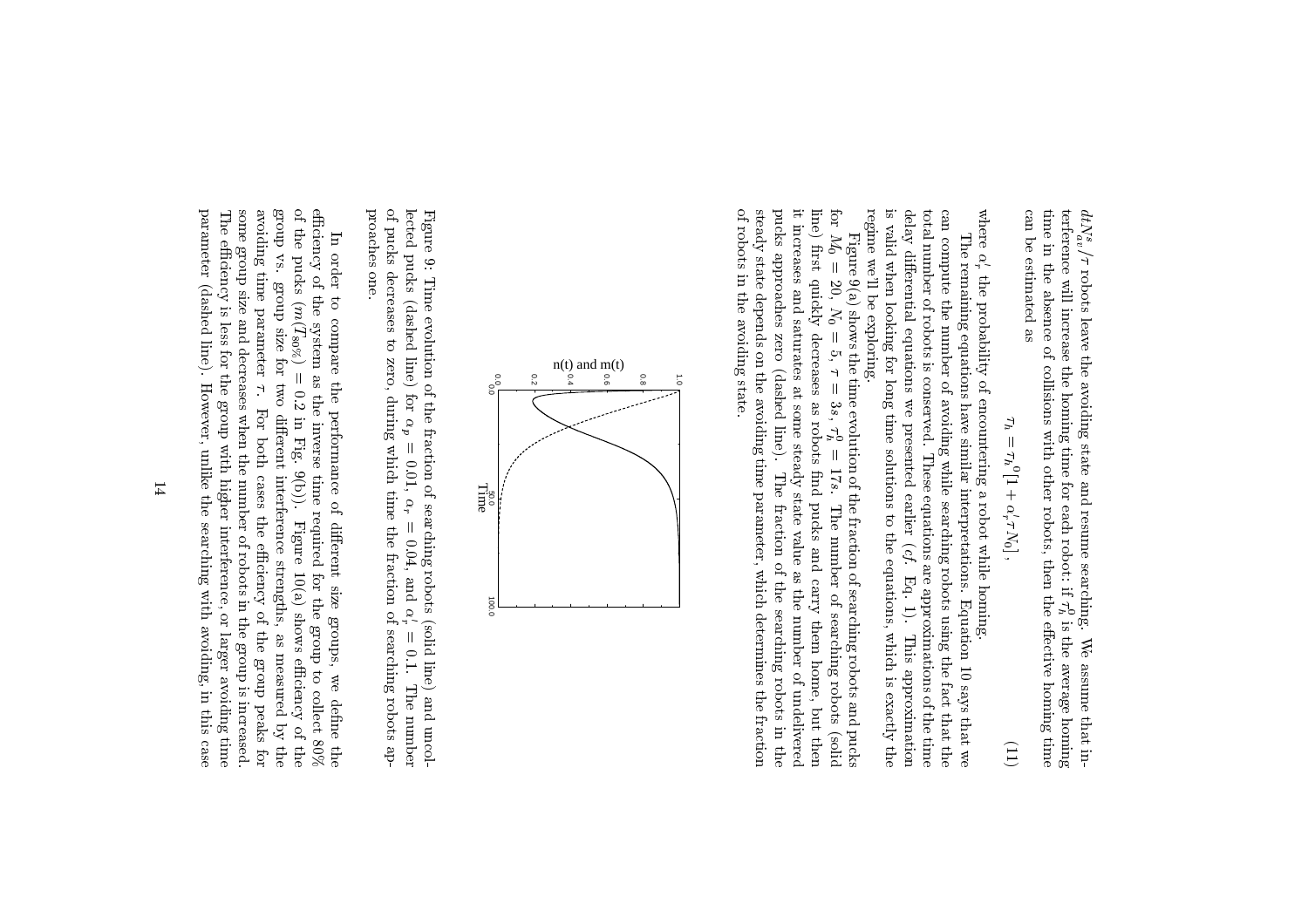efficiency has a maximum, indicating an optimal group size for the task. Moreover, the greater the effect of interference (larger  $\tau$ ), the smaller the optimal group size.

The final plot (Fig.  $10(b)$ ) shows that for this variant of the foraging task interference effects cause the per-robot efficiency to be a monotonically decreasing function of the group size. Thus, adding one new robot to the group decreases the performance of every robot, though if the initial group size was less than the optimal size, adding a robot will increase the overall efficiency of the group.



Figure 10: (a) Efficiency of different size robot groups defined as the inverse of the time it takes the group to collect 80% of the pucks in the arena for  $\tau = 3s$  (solid line) and  $\tau = 1s$  (dashed line). (b) Efficiency per robot for different group sizes.

### 3.2.1 Comparison with simulations

We ran the simulations of the full foraging scenario in groups of one to ten robots, where the robots had to find and deliver home twenty pucks randomly scattered around the arena. In the results presented below, we split the avoiding behavior into two behaviors:  $4$ —avoiding while searching, collecting pucks and reverse homing, and  $5$ —avoiding while the homing behavior is active.

Table 3 lists the average amount of time (in seconds) each robot spent in the active behaviors during the time it took the group collect the pucks and deliver them home. The last two columns list the average number of times a robot attempted to avoid collisions, both while engaging in non-homing behaviors and while homing, during the time it took the group to complete the task. Although in all cases all twenty pucks were collected, robots were only able to deliver on average  $19.14\pm0.533$ of them. This was caused by excessive crowding near the home location. In the current implementation of the simulator, robots see the already delivered pucks, and if there are no other pucks left in the arena, the robots will all go home. Although reverse homing acts to disperse robots, and eventually all puck should be delivered, we did not run the simulations long enough for this to happen. The total time in the results presented below is, therefore, the time the last of the pucks was delivered.

Figure 11(a) graphically displays the average amount of time each robot spent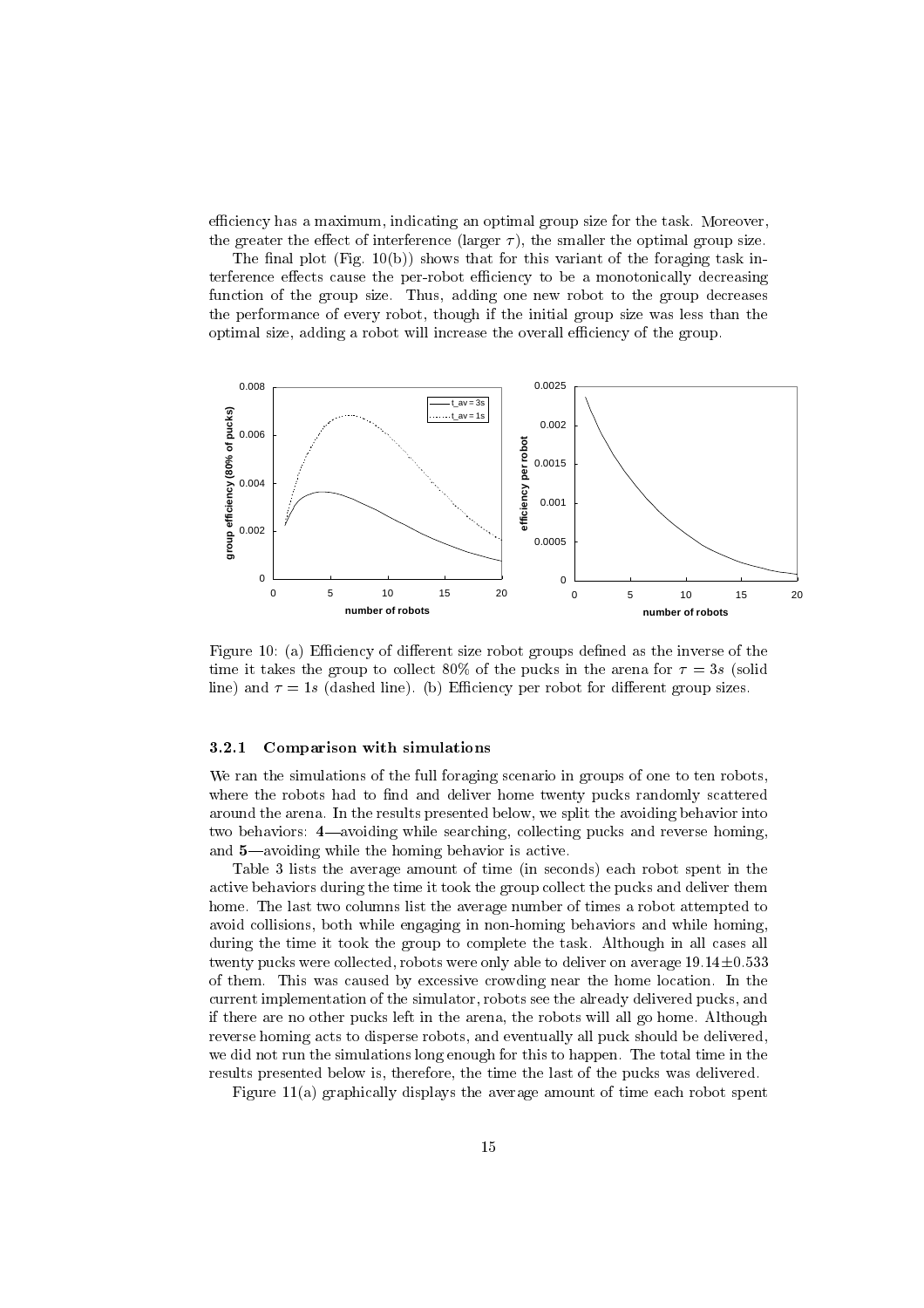| rbts           | $\bf{0}$ |        | $\bf{2}$ | 3      | 4      | 5      | colls | hcolls |
|----------------|----------|--------|----------|--------|--------|--------|-------|--------|
|                | 307.64   | 156.90 | 265.11   | 225.84 | 73.69  | 21.99  | 23.7  | 7.1    |
| $\overline{2}$ | 118.68   | 81.07  | 170.02   | 101.89 | 46.70  | 45.08  | 15.1  | 13.5   |
| 3              | 94.80    | 61.48  | 143.22   | 61.54  | 57.65  | 71.78  | 17.8  | 22.1   |
| $\overline{4}$ | 50.98    | 39.71  | 131.51   | 34.06  | 55.84  | 99.85  | 15.9  | 29.5   |
| 5              | 53.14    | 29.59  | 126.84   | 24.27  | 69.52  | 150.66 | 18.9  | 41.3   |
| 6              | 67.05    | 28.89  | 139.68   | 20.32  | 94.26  | 224.40 | 22.0  | 53.3   |
| 7              | 137.90   | 58.11  | 111.32   | 23.69  | 130.21 | 184.20 | 37.0  | 43.1   |
| 8              | 80.94    | 32.94  | 133.35   | 17.06  | 123.05 | 265 56 | 30.1  | 62.3   |
| 9              | 74.62    | 31.36  | 153.58   | 15.96  | 130.10 | 299.18 | 33.7  | 77.7   |

Table 3: Average time (in seconds) each robot spends in the active behaviors during the foraging task (0: search, 1: collect, 2: home, 3: reverse home, 4: avoid, 5: avoid while homing) as a function of robot group size. The last two columns give, respectively, the average number of avoidance maneuvers per robot while searching/collecting/reverse homing and while homing.

in the active behaviors while foraging. Fig. 11(b) shows the fraction of the total time to complete the task that the robot was homing (behaviors  $2$  and  $5$ ). Note that the rate of increase in the homing time per robot as a function of group size appears to justify our assumption (see Eq. 11) that the homing time increases as the size of the group grows.



Figure 11: (a) Average time each robot spent in the active behaviors during the time it took the group to deliver all pucks vs robot group size. (b) Percentage of time each robot was homing as a function of group size.

Figure 12(a) shows the total time required to complete the task, i.e., collect all pucks. The solid line is the result of the model's prediction for  $\tau^0 = 3s$ ,  $\tau_b^0 = 17s$ ,  $\alpha_p = 0.01, \alpha_r = 0.04, \text{ and } \alpha'_r = 0.1.$  We also take into account the effect of wall avoidance, it's strength given by  $\alpha_w = 0.04$ . The simulations data (Fig. 13) shows that the average time per collision increases as the group size grows. This is due to multiple avoidance moves per each attempt to avoid collision, caused by the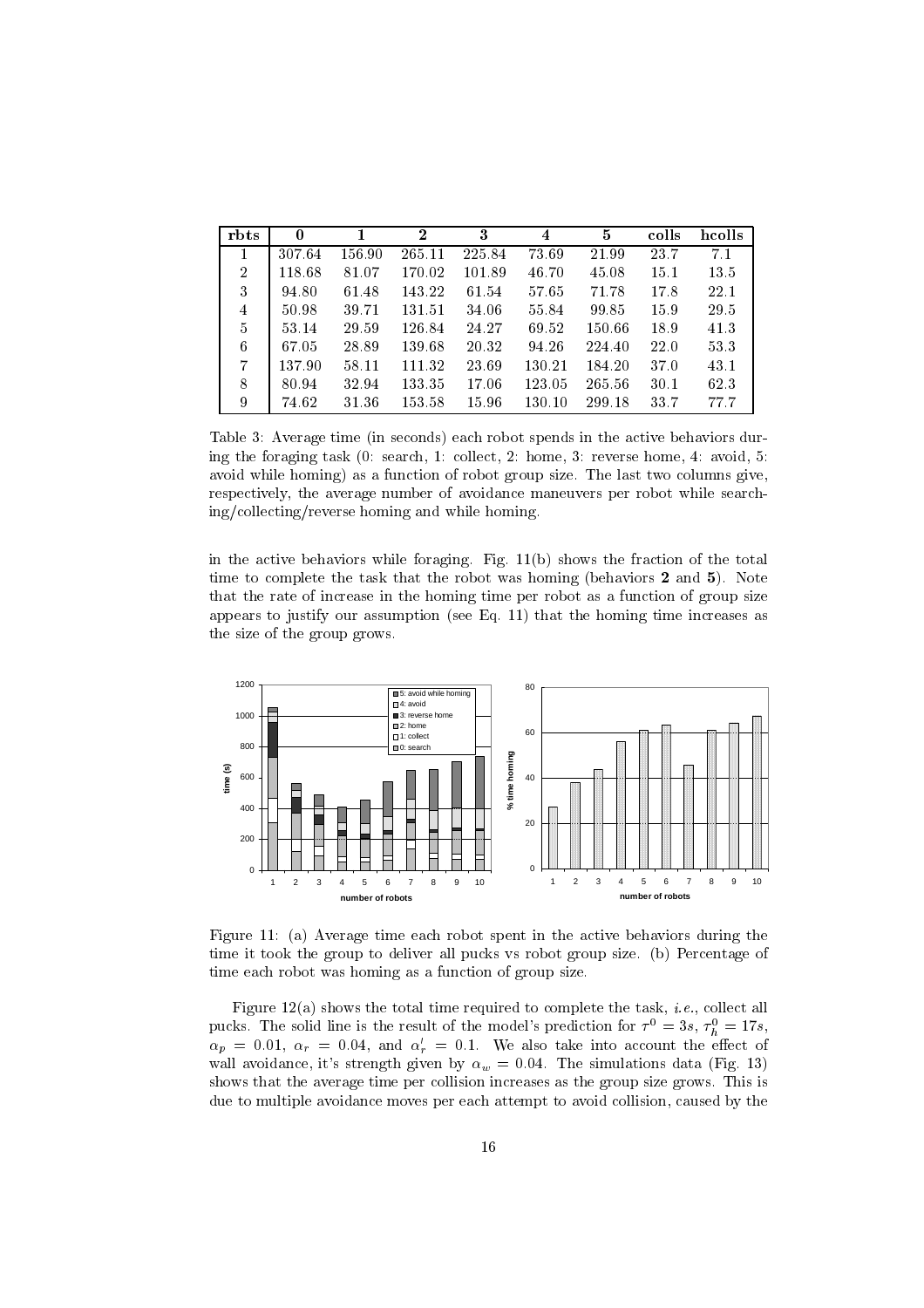increase in the local density of robots. Therefore, in the model, we take the avoiding time parameter  $\tau$  a linear function of  $N_0$ , with initial value of  $\tau^-=$  5s. Note that while we chose the parameters that best fit the data, there are differences between theoretical values of some parameters and the simulations data: we took  $\tau_h^-\equiv$  178, while the data shows the average homing time for a single robot is  $14.95 \pm 0.98$ , and  $alpha_p = 0.01$ , while it should be 0.02. These differences are probably caused by oversimplied approximations, such as a linear dependence of the avoiding and homing time on the group size. Aside from these minor differences in the parameter values, the agreement between model and simulations data is good. Figure 12(b) shows that the per-robot efficiency is a decreasing function of the group size, as predicted by our model.



Figure 12: (a) Time it takes the group to collect and deliver pucks home  $\tau = 3s$ ,  $\tau_h = 1/s$ ,  $\alpha_p = 0.01$ ,  $\alpha_r = 0.04$ ,  $\alpha_r = 0.1$  and  $\alpha_w = 0.04$ . (b) Emerging per robot

### **Related Work**  $\overline{4}$

Nitz et al. [Nitz et al., 1993] briefly addressed the question of what is an appropriate number of robots for a foraging task in a given environment. By simulating foraging in groups of up to five communicating robots, they observed an increase in performance when adding one to three robots as compared to a single worker. However, the performance seemed to level off and even degrade with further additions. Performance of non-communicating robots seemed to improve as the group size grew, at least up to a group size of five. No simulations for larger group sizes were carried out.

Sugawara and coworkers Sugawara and Sano, 1997, Sugawara et al., 1998 carried out quantitative studies foraging in groups of communicating and noncommunicating robots in different environments. They have developed a simple mathematical model of foraging, similar to ours, and analyzed it under different conditions. In their system when a robot finds a puck, it may broadcast a signal to other robots to move towards it. For non-communicating robots they found that the inverse of the task completion time is linear in the number of robots. This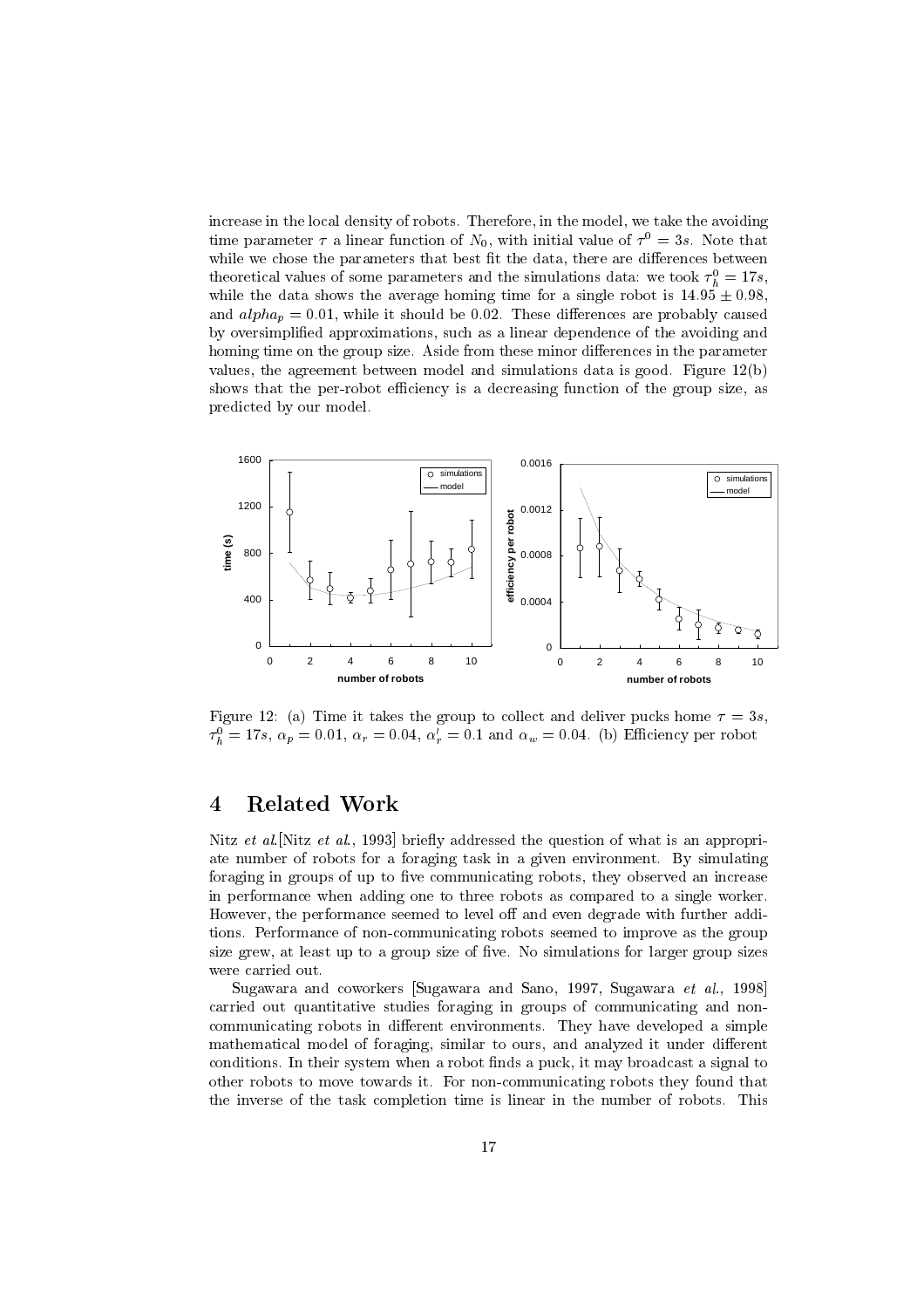

Figure 13: Average time per collision for the search-and-avoid scenario and the foraging scenario, both for the non-homing robots and the homing robots

result was independent of whether the puck distribution was homogeneous or localized. However, in the model describing time evolution of the system, avoiding terms appear only in the equations describing communication between robots. Thus, interference is not taken into account for non-communicating robots. This probably explains the difference between their conclusion and ours. We believe our paper presents a more complete and accurate model of foraging in a homogeneous, albeit non-communicating, multi-robot system.

#### $\overline{5}$ **Conclusion**

Interference, which results from the inevitable competition for space between spatially extended robots, is an important issue in group robotics. Although we studied it only in the context of foraging by a group of robots, our analysis and, to some extent, conclusions, apply to other multi-robot applications. In order to quantitatively characterize the effects of interference on the group performance, we presented and analyzed a mathematical model of foraging in a group of robots, the type of system studied experimentally by Mataric and collaborators.

We analyzed two foraging scenarios in a homogeneous group of non-communicating robots: the simplified collection task where the robots search for and collect pucks only, and the full foraging task, where they find pucks and deliver them to a pre-specied home location. In the simplied collection task we found that increasing the robot group size reduces the total time required by the group to complete the task, thereby increasing the overall system performance. However, this improvement is sub-linear, and the relative, or the per-robot, foraging efficiency decreases as the size of the group grows. This decrease in the relative performance is due to the effects of interference.

Next, we looked at the system where robots collect pucks and deliver them home.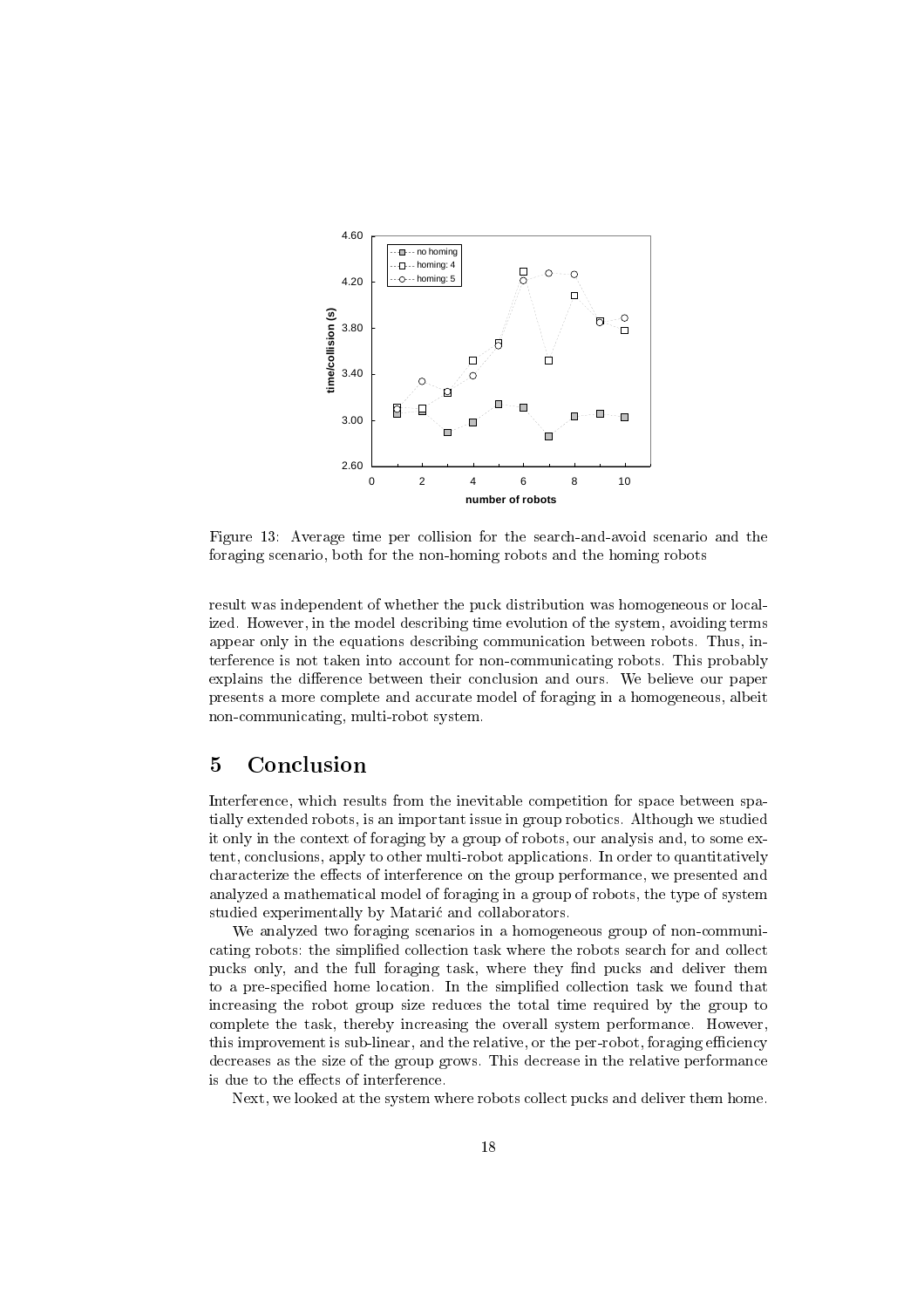We included the effects of interference in the homing time, the average time it takes the robots to bring pucks to the home region. Interactions with other robots and the resulting avoiding maneuvers will increase the homing time. In this scenario, there is an optimal group size that maximizes the group's foraging efficiency. System performance decreases for groups larger than optimal size. The value of the optimal group size depends on experimental parameters, and it is smaller the longer it takes the robots to execute obstacle avoidance maneuvers. Although the group efficiency first increases as the size of the group grows, the individual robot efficiency decreases monotonically, again due to the effects of interference.

We ran a number of simulations of both foraging scenarios using Player/Stage, a sensor-based multi-robot simulator, measuring how long it took groups of different sizes to complete the foraging task. We found good agreement between the results of the model and simulations.

The model of foraging presented in this paper is an example of our approach to quantitative mathematical analysis of collective behavior in multi-agent systems. We have applied it to study a number of systems, including coalition formation in electronic marketplaces [Lerman and Shehory, 2000], platoon formation in traffic flow [Galstyan and Lerman, 2001], and collaboration in robots [Lerman et al., 2001]. This class of models describe very simple multi-agent systems in which each agent's future state depends only on its present state and no past states. These models, therefore, cannot take into account memory, learning, and complex decision making abilities. We are extending the mathematical approach to include more complex agents.

### 6 **Acknowledgements**

The authors are grateful to Maia Mataric and members of the USC Robotics Lab. particularly Dani Goldberg, for many helpful and insightful discussions. We also wish to acknowledge the valuable contributions of Brian Gerkey, who wrote the foraging simulations code, and Kshitij Tambe, who ran the simulator to obtain the results quoted in this paper. The research reported here was supported in part by the Defense Advanced Research Projects Agency (DARPA) under contract number F30602-00-2-0573, in part by the National Science Foundation under Grant No. 0074790, and by the ISI/ISD Research Fund Award. The views and conclusions contained herein are those of the authors and should not be interpreted as necessarily representing the official policies or endorsements, either expressed or implied, of any of the above organizations or any person connected with them.

## References

[Beckers et al., 1994] R. Beckers, O. E. Holland, and J. L. Deneubourg. From local actions to global tasks: Stigmergy and collective robotics. In Rodney A. Brooks and Pattie Maes, editors, Proceedings of the 4th International Workshop on the Synthesis and Simulation of Living Systems  $ArtificialLifeIV$ , pages 181-189, Cambridge, MA, USA, July 1994. MIT Press.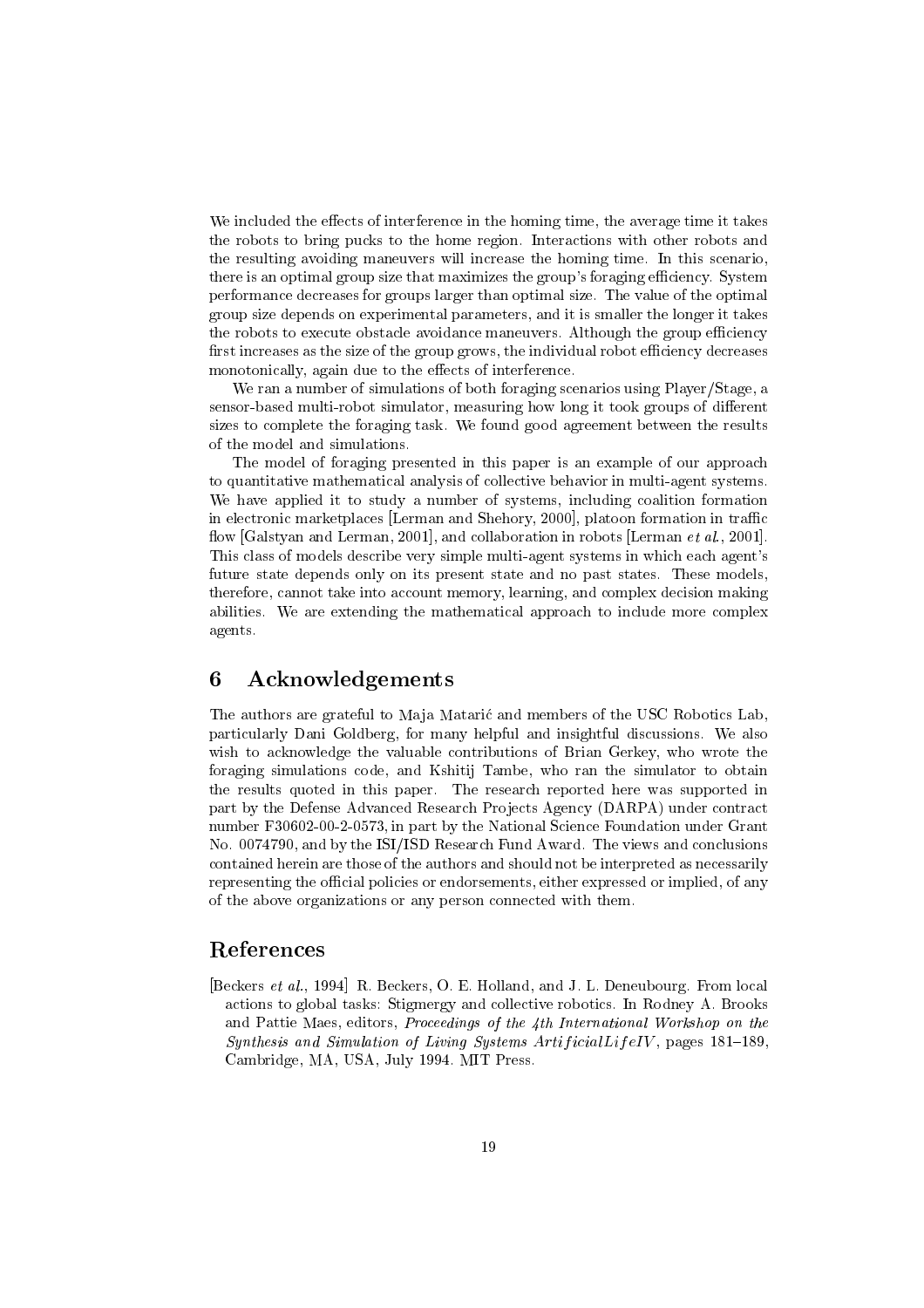- [Fontan and Matarić, 1996] Miguel Schneider Fontan and Maja J Matarić. A study of territoriality: The role of critical mass in adaptive task division. In P. Maes, M. J. Mataric, J. A. Meyer, J. Pollack, and S. Wilson, editors, From Animals to Animats 4: Proceedings of the 4th International Conference on Simulation of Adaptive Behavior, pages 553-561, Cambridge, MA, 1996. MIT Press.
- [Galstyan and Lerman, 2001] A. Galstyan and K. Lerman. A stochastic model of platoon formation in traffic flow. In Proceedings of the TASK workshop, Santa  $Fe, NM, April 17–19 2001.$
- [Gerkey et al., 2001] Brian P. Gerkey, Richard T. Vaughan, Kasper Sty, Andrew Howard, Gaurav S. Sukhatme, and Maja J Mataric. Most valuable player: A robot device server for distributed control. In Proc. of the IEEE/RSJ International Conference on Intelligent Robots and Systems (IROS 2001), Wailea, Hawaii, October 29 - November 3, 2001. 2001. http://wwwrobotics.usc.edu/player/.
- [Goldberg and Matarić, 1999] Dani Goldberg and Maja J Matarić. Coordinating mobile robot group behavior using a model of interaction dynamics. In Proceedings of the Autonomous Agents '99, 1999.
- [Goldberg and Mataric, 2000] Dani Goldberg and Maja J Mataric. Robust behavior-based control for distributed multi-robot collection tasks. submitted to IEEE Transactions on Robotics and Automation., 2000.
- [Holland and Melhuish, 2000] Owen Holland and Chris Melhuish. Stigmergy, selforganization and sorting in collective robotics. Artificial Life,  $5(2)$ , 2000.
- [Lerman and Galstyan, 2001] K. Lerman and A. Galstyan. A general methodology for mathematical analysis of multi-agent systems. Technical Report ISI-TR529, University of California, Information Sciences Institute, 2001.
- [Lerman and Shehory, 2000] Kristina Lerman and Onn Shehory. Coalition Formation for Large-Scale Electronic Markets. In Proceedings of the International Conference on Multi-Agent Systems (ICMAS'2000), Boston, MA, 2000., 2000.
- [Lerman et al., 2001] K. Lerman, A. Galstyan, A. Martinoli, and A. Ijspeert. A macroscopic analytical model of collaboration in distributed robotic systems. submitted to Artificial Life, 2001.
- [Martinoli et al., 1999] A. Martinoli, A. J. Ijspeert, and L. M. Gambardella. A probabilistic model for understanding and comparing collective aggregation mechanisms. In Dario Floreano, Jean-Daniel Nicoud, and Francesco Mondada, editors, Proceedings of the 5th European Conference on Advances in Artificial Life  $(ECAL-99)$ , volume 1674 of *LNAI*, pages 575-584, Berlin, September 13-17 1999. Springer.
- [Mataric, 1992] M. Mataric. Minimizing complexity in controlling a mobile robot population. In Proceedings of the 1992 IEEE International Conference on Robo tics and Automation, pages 830-835, Nice, France, 1992.